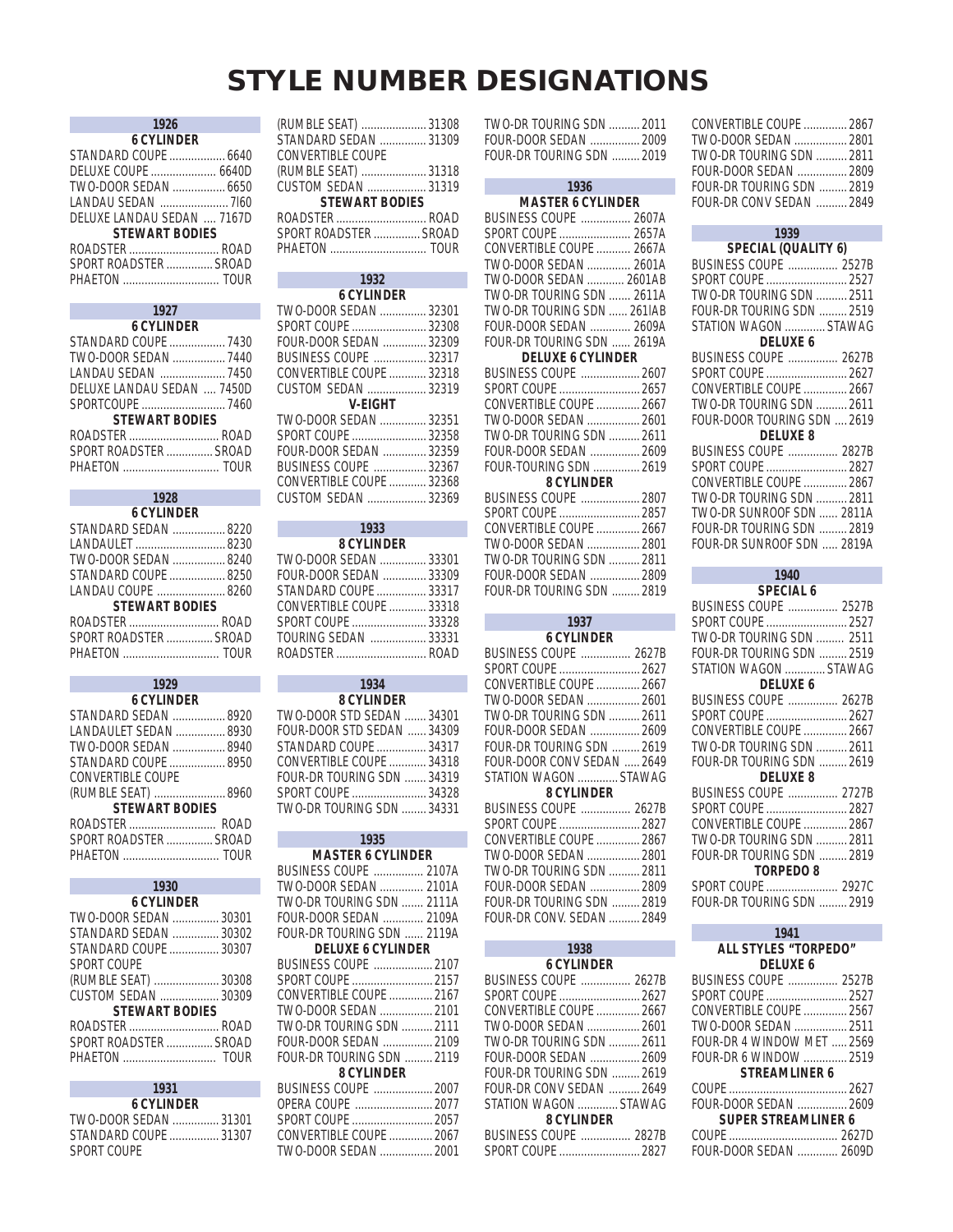| <b>CUSTOM 6</b><br>FOUR-DR 4 WINDOW  2419<br>STATION WAGON  STAWAG                                                                                                                                                                                                                                                                                                                                                                                                                                                                                                                |
|-----------------------------------------------------------------------------------------------------------------------------------------------------------------------------------------------------------------------------------------------------------------------------------------------------------------------------------------------------------------------------------------------------------------------------------------------------------------------------------------------------------------------------------------------------------------------------------|
| <b>DELUXE 8</b><br><b>BUSINESS COUPE  2727B</b><br>SPORT COUPE  2727<br>CONVERTIBLE COUPE  2767<br>TWO-DOOR SEDAN  2711<br>FOUR-DR 4 WINDOW MET  2769<br>FOUR-DR 6 WINDOW  2719<br><b>STREAMLINER 8</b>                                                                                                                                                                                                                                                                                                                                                                           |
| FOUR-DOOR SEDAN  2609<br><b>SUPER STREAMLINER 8</b>                                                                                                                                                                                                                                                                                                                                                                                                                                                                                                                               |
| FOUR-DOOR SEDAN  2809D<br><b>CUSTOM 8</b>                                                                                                                                                                                                                                                                                                                                                                                                                                                                                                                                         |
| FOUR-DR 4 WINDOW  2919<br>STATION WAGON  STAWAG                                                                                                                                                                                                                                                                                                                                                                                                                                                                                                                                   |
| 1942<br>TORPEDO 6                                                                                                                                                                                                                                                                                                                                                                                                                                                                                                                                                                 |
| <b>BUSINESS COUPE  2527B</b><br>SPORT COUPE  2527<br>SEDAN COUPE  2507<br>CONVERTIBLE COUPE  2567<br>TWO-DOOR SEDAN  2511<br>FOUR-DR 4 WINDOW MET  2569<br>FOUR-DR 6 WINDOW  2519<br><b>STREAMLINER 6</b><br>FOUR-DR 6 WINDOW  2609<br>STATION WAGON  STAWAG<br><b>STREAMLINER CHIEFTAIN</b><br>FOUR-DR 6 WINDOW  2609D<br>STATION WAGON  STAWAG<br><b>TORPEDO 8</b><br><b>BUSINESS COUPE  2727B</b><br>SPORT COUPE  2727<br>SEDAN COUPE  2707<br>CONVERTIBLE COUPE  2767<br>TWO-DOOR SEDAN  2711<br>FOUR-DR 4 WINDOW MET  2769<br>FOUR-DR 6 WINDOW  2719<br><b>STREAMLINER 8</b> |
| FOUR-DR 6 WINDOW  2809<br>STATION WAGON  STAWAG<br><b>STREAMLINER (CHIEFTAIN)</b><br>FOUR-DOOR 6 WINDOW  2809D<br>STATION WAGON  STAWAG                                                                                                                                                                                                                                                                                                                                                                                                                                           |
| 1946<br><b>TORPEDO 6</b><br>BUSINESS COUPE  2527B<br>SPORT COUPE  2527<br>SEDAN COUPE  2507<br>CONVERTIBLE COUPE  2567<br>TWO-DOOR SEDAN  2511<br>FOUR-DOOR SEDAN  2519<br><b>STREAMLINER 6</b>                                                                                                                                                                                                                                                                                                                                                                                   |

| FOUR-DOOR SEDAN  2609     |      |  |
|---------------------------|------|--|
| STATION WAGON STD  STAWAG |      |  |
| TORPEDO 8                 |      |  |
| DUCINIECO COUDE           | 2727 |  |

| TURPEDU 8                    |  |  |
|------------------------------|--|--|
| <b>BUSINESS COUPE  2727B</b> |  |  |

| CONVERTIBLE COUPE  2767   |  |
|---------------------------|--|
| TWO-DOOR SEDAN  2711      |  |
| FOUR-DOOR SEDAN  2719     |  |
| <b>STREAMLINER 8</b>      |  |
| SEDAN COUPE  2807         |  |
| FOUR-DOOR SEDAN  2809     |  |
| STATION WAGON STD  STAWAG |  |

| 1947                      |  |  |
|---------------------------|--|--|
| <b>TORPEDO 6</b>          |  |  |
| BUSINESS COUPE  2527B     |  |  |
| SPORT COUPE  2527         |  |  |
| SEDAN COUPE  2507         |  |  |
| CONVERTIBLE COUPE  2567   |  |  |
| TWO-DOOR SEDAN  2511      |  |  |
| FOUR-DOOR SEDAN  2519     |  |  |
| STREAMLINER 6             |  |  |
| SEDAN COUPE  2607         |  |  |
| FOUR-DOOR SEDAN  2609     |  |  |
| STATION WAGON STD  STAWAG |  |  |
| <b>TORPEDO 8</b>          |  |  |
| BUSINESS COUPE  2727B     |  |  |
| SPORT COUPE  2727         |  |  |
| SEDAN COUPE  2707         |  |  |
| CONVERTIBLE COUPE  2767   |  |  |
| TWO-DOOR SEDAN  2711      |  |  |
| FOUR-DOOR SEDAN  2719     |  |  |
| STREAMLINER 8             |  |  |
|                           |  |  |
| FOUR-DOOR SEDAN  2809     |  |  |
| STATION WAGON STD  STAWAG |  |  |
|                           |  |  |

| 1948                         |  |
|------------------------------|--|
| TORPEDO 6                    |  |
| BUSINESS COUPE  2527B        |  |
| SPORT COUPE  2527            |  |
| SEDAN COUPE  2507            |  |
| SEDAN COUPE  2507D           |  |
| CONVERTIBLE COUPE  2567      |  |
| TWO-DOOR SEDAN  2511         |  |
| FOUR-DOOR SEDAN  2519        |  |
| FOUR-DOOR SEDAN  2519D       |  |
| STREAMLINER 6                |  |
| SEDAN COUPE  2607            |  |
| SEDAN COUPE  2607D           |  |
| FOUR-DOOR SEDAN  2609        |  |
| FOUR-DOOR SEDAN  2609D       |  |
| STATION WAGON STD  STAWAG    |  |
| STATION WAGON DLX  STAWAG    |  |
| <b>TORPEDO 8</b>             |  |
| <b>BUSINESS COUPE  2727B</b> |  |
| SPORT COUPE  2727            |  |
| SEDAN COUPE  2707            |  |
| SEDAN COUPE  2707D           |  |
| CONVERTIBLE  2767            |  |
| TWO-DOOR SEDAN  2711         |  |
| FOUR-DOOR SEDAN  2719        |  |
| FOUR-DOOR SEDAN  2719D       |  |
| <b>STREAMLINER 8</b>         |  |
| SEDAN COUPE  2807            |  |
| SEDAN COUPE  2607D           |  |
| FOUR-DOOR SEDAN  2809        |  |
| FOUR-DOOR SEDAN  2809D       |  |
| STATION WAGON STD  STAWAG    |  |
| STATION WAGON DLX  STAWAG    |  |
|                              |  |

| 1949                         |  |
|------------------------------|--|
| <b>CHIEFTAIN 6 &amp; 8</b>   |  |
| BUSINESS COUPE  2527B        |  |
| SEDAN COUPE  2527            |  |
| SEDAN COUPE DLX  2527D       |  |
| CONV COUPE DLX  2567DX       |  |
| TWO-DOOR SEDAN  2511         |  |
| TWO-DOOR SEDAN DLX  2511D    |  |
| FOUR-DOOR SEDAN  2569        |  |
| FOUR-DOOR SEDAN DLX  2569D   |  |
| <b>STREAMLINER 6 &amp; 8</b> |  |
| SEDAN COUPE  2507            |  |
| SEDAN COUPE DLX  2507D       |  |
| FOUR-DOOR SEDAN  2508        |  |
| FOUR-DOOR SEDAN DLX  2508D   |  |
| STATION WAGON WOOD  2561     |  |
| STATION WAG. WOOD DLX 2561D  |  |
| STATION WAGON METAL  2562    |  |
| STATION WAG. METAL DLX  2562 |  |
| SEDAN DELIVERY  2571         |  |

### **1950 CHIEFTAIN 6 & 8** BUSINESS COUPE ................ 2527B SEDAN COUPE ......................... 2527 SEDAN COUPE DLX .............. 2527D CONV COUPE DLX ............ 2567DTX CATALINA COUPE DLX .......... 2537D CATALINA SUPER DELUXE . 2537SD TWO-DOOR SEDAN ................. 2511 TWO-DOOR SEDAN DLX ...... 2511D FOUR-DOOR SEDAN ................ 2569 FOUR-DOOR SEDAN DLX ..... 2569D **STREAMLINER 6 & 8** SEDAN COUPE ........................ 2507. SEDAN COUPE DLX .............. 2507D FOUR-DOOR SEDAN ................ 2508 FOUR-DOOR SEDAN DLX ..... 2508D

| STATION WAGON  2562      |  |
|--------------------------|--|
| STATION WAGON DLX  2562D |  |
|                          |  |
|                          |  |

| 1951                           |
|--------------------------------|
| <b>CHIEFTAIN 6 &amp; 8</b>     |
| BUSINESS COUPE  2527B          |
| SEDAN COUPE  2527              |
| SEDAN COUPE DLX  2527D         |
| CONV COUPE DLX  2567DTX        |
| CATALINA COUPE DLX  2537D      |
| CATALINA SUPER DELUXE . 2537SD |
| TWO-DOOR SEDAN  2511           |
| TWO-DOOR SEDAN DLX  2511D      |
| FOLIR-DOOR SEDAN  2669         |
| FOUR-DOOR SEDAN DLX  2569D     |
| <b>STREAMLINER 6 &amp; 8</b>   |
| SEDAN COUPE  2507              |
| SEDAN COUPE DLX  2507D         |
| STATION WAGON  2562            |
| STATION WAGON DLX  2562D       |

### **1952 CHIEFTAIN 6 & 8**

SEDAN DELIVERY .................... 2571

| <b>CHILL I HIIV O Q O</b>    |  |
|------------------------------|--|
| CONV COUPE DLX  2567DTX      |  |
| CATALINA COUPE DLX  2537D    |  |
| CATALINA SUPER DELUXE  2537D |  |
| TWO-DOOR SEDAN  2511         |  |
| TWO-DOOR SEDAN DLX  2511D    |  |
| FOUR-DOOR SEDAN  2569        |  |
| FOUR-DOOR SEDAN DLX  2569D   |  |
|                              |  |

| STATION WAGON  2562      |
|--------------------------|
| STATION WAGON DLX  2562D |
| SEDAN DELIVERY  2571     |

| 1953                          |
|-------------------------------|
| <b>CHIFFTAIN 6 &amp; 8</b>    |
| CONV COUPE DLX  2567DTX       |
| CATALINA COUPE DLX  2537D     |
| CATALINA CUSTOM  2537SD       |
| TWO-DOOR SEDAN  2511W         |
| TWO-DR SEDAN DIX 3511WD       |
| <b>FOUR-DOOR SEDAN  2569W</b> |
| FOUR-SEDAN DLX  2569WD        |
| STATION WAGON 2-SEAT  2563F   |
| STATION WAGON 3-SEAT  2562    |
| STATION WAGON DLX 2562DE      |
| SEDAN DELIVERY  2571          |

#### **1954 CHIEFTAIN 6 & 8**

| CATALINA COUPE DLX  2537D                                                                                                                                                                                                                                                                                      |  |
|----------------------------------------------------------------------------------------------------------------------------------------------------------------------------------------------------------------------------------------------------------------------------------------------------------------|--|
| CATALINA COUPE SUP DLX 2537SD                                                                                                                                                                                                                                                                                  |  |
| TWO-DOOR SEDAN  2511W                                                                                                                                                                                                                                                                                          |  |
| TWO-DOOR SEDAN DLX  2511WD                                                                                                                                                                                                                                                                                     |  |
| FOUR-DOOR SEDAN  2569W                                                                                                                                                                                                                                                                                         |  |
| FOUR-DOOR SEDAN DLX . 2569WD                                                                                                                                                                                                                                                                                   |  |
| STATION WAGON 3-SEAT  2562                                                                                                                                                                                                                                                                                     |  |
| STATION WAGON 2-SEAT  2562F                                                                                                                                                                                                                                                                                    |  |
| STATION WAGON DLX  2562DF                                                                                                                                                                                                                                                                                      |  |
| <b>STAR CHIEF 8</b>                                                                                                                                                                                                                                                                                            |  |
| $0.01 \text{ N}$ $\text{I}$ $\text{I}$ $\text{I}$ $\text{I}$ $\text{I}$ $\text{I}$ $\text{I}$ $\text{I}$ $\text{I}$ $\text{I}$ $\text{I}$ $\text{I}$ $\text{I}$ $\text{I}$ $\text{I}$ $\text{I}$ $\text{I}$ $\text{I}$ $\text{I}$ $\text{I}$ $\text{I}$ $\text{I}$ $\text{I}$ $\text{I}$ $\text{I}$ $\text{I}$ |  |

CONVERTIBLE COUPE ....... 2867DTX CATALINA CPE CUSTOM .... 2837SD FOUR-DOOR SEDAN DLX . 2869WD FOUR-DOOR SEDAN CUST2869WSD

# **1955**

| <b>CHIEFTAIN 25</b>                  |
|--------------------------------------|
| CATALINA COUPE 870  2537D            |
| TWO-DOOR SEDAN 860  2511             |
| TWO-DOOR SEDAN 870  2511D            |
| FOUR-DOOR SEDAN 860  2519            |
| FOUR-DOOR SEDAN 870  2519D           |
| <b>FOUR-DR STATION WAG 860  2562</b> |
| FOUR-DR STATION WAG 8702567DF        |
| TWO-DR STATION WAG 860, 2563F        |
| <b>STAR CHIFF 25</b>                 |
| CUSTOM STATION WAG , 2564DF          |
| <b>STAR CHIEF 28</b>                 |
| CONV COUPE  2867DT                   |

| UUNVUUUPE ………………… Z807DTA   |  |
|-----------------------------|--|
| CATALINA COUPE CUST  2837SD |  |
| FOUR-DOOR SEDAN  2819D      |  |
| FOUR-DOOR SDN CUST  2819SD  |  |
|                             |  |

| 1956                          |
|-------------------------------|
| <b>CHIEFTAIN 27</b>           |
| CATALINA COUPE 860  2737      |
| CATALINA COUPE 870  2737D     |
| CATALINA SDN 860  2739        |
| CATALINA SDN 870  2739D       |
| TWO-DOOR SEDAN 860  2711      |
| FOUR-DOOR SEDAN 860  2719     |
| FOUR-DOOR SEDAN 870  2719D    |
| FOUR-DR STATION WAG 8702762FC |
| FOUR-DR STATION WAG 8702762DF |
| TWO-DR STATION WAG 860  2768  |
| <b>STAR CHIFF 27</b>          |
| CUSTOM STATION WAGON 2764DF   |
| <b>STAR CHIEF 28</b>          |
| CONV COUPE  2867DTX           |
| CATALINA COUPE CUST  2837SD   |
|                               |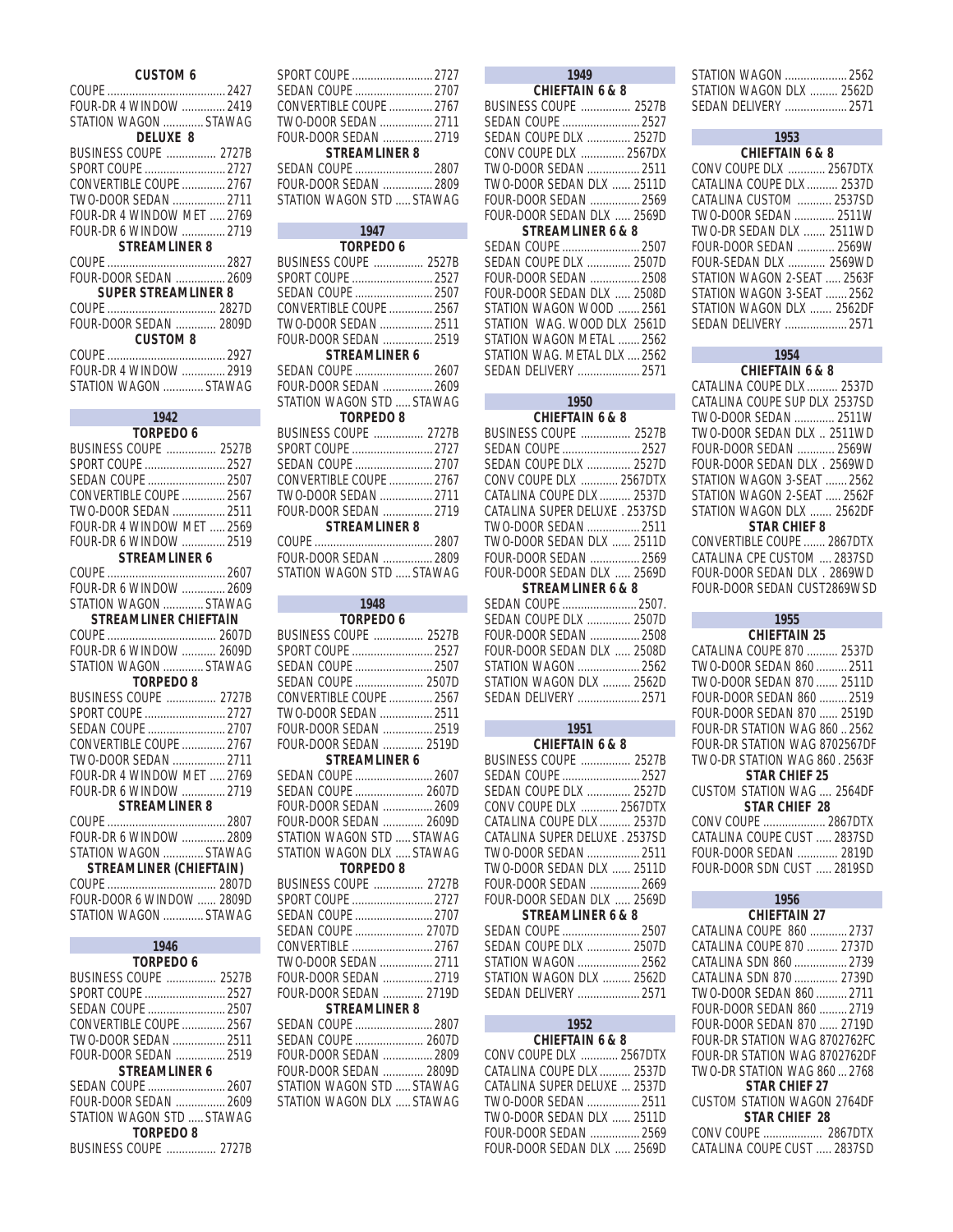| CATALINA SD CUST  2839SD |  |
|--------------------------|--|
| FOUR-DOOR SEDAN  2819D   |  |

| 1957                         |
|------------------------------|
| <b>CHIEFTAIN 27</b>          |
| CATALINA COUPE  2737         |
| CATALINA SEDAN  2739         |
| TWO-DOOR SEDAN  2711         |
| FOUR-DOOR SEDAN  2719        |
| FOUR-DR STATION WAGON 2762FC |
| TWO-DOOR STATION WAGON2763F  |
| <b>SUPER CHIFF 27</b>        |
| CATALINA COUPE  2737D        |
| CATALINA SEDAN  2739D        |
| FOUR-DOOR SEDAN  2719D       |
|                              |
| <b>STAR CHIFF 27</b>         |
| FOUR-DOOR SAFARI CUST 2762DF |
| TWO-DOOR SAFARI CUST 2764DF  |
| <b>STAR CHIFF 28</b>         |
| CONV COUPE  2867DTX          |
| CONV COUPE CUSTOM            |
| (BONNEVILLE)  2867SDX        |
| CATALINA COUPE CUST  2837SD  |
| CATALINA SEDAN CUST  2839SD  |
| FOUR-DOOR SEDAN  2819D       |
|                              |
|                              |
| 1958                         |

| 1959                       |
|----------------------------|
| CATALINA 21                |
| TWO-DOOR SPORT SEDAN  2111 |
| FOUR-DOOR SEDAN  2119      |
| FOUR-DOOR SAFARI  2135     |
| TWO-DOOR SPORT COUPE 2137  |
| FOUR-DOOR VISTA  2139      |
| FOUR-DOOR SAFARI  2145     |
|                            |
| STAR CHIFF 24              |
| TWO-DOOR SPORT SEDAN  2411 |
| FOUR-DOOR SEDAN  2419      |
| FOUR-DOOR VISTA  2439      |
| <b>BONNEVILLE 27</b>       |
|                            |
| <b>BONNEVILLE 28</b>       |
| TWO-DOOR SPORT COUPE  2837 |
| FOUR-DOOR VISTA  2839      |

| CONV COUPE  2867             |  |
|------------------------------|--|
| 1960                         |  |
| <b>CATALINA 21</b>           |  |
| TWO-DOOR SPORT SEDAN  2111   |  |
| FOUR-DOOR SEDAN  2119        |  |
| FOUR-DOOR SAFARI  2135       |  |
| TWO-DOOR SPORT COUPE  2137   |  |
| FOUR-DOOR VISTA  2139        |  |
| FOUR-DOOR SAFARI  2145       |  |
|                              |  |
| <b>VENTURA 23</b>            |  |
| TWO-DOOR SPORT COUPE , 2337  |  |
| FOUR-DOOR VISTA  2339        |  |
| STAR CHIEF 24                |  |
| TWO-DOOR SPORT SEDAN  2411   |  |
| FOUR-DOOR SEDAN  2419        |  |
| FOUR-DOOR VISTA  2439        |  |
| <b>BONNEVILLE 27</b>         |  |
| FOUR-DOOR SAFARI  2735       |  |
| <b>BONNEVILLE 28</b>         |  |
| TWO-DOOR SPORT COUPE  2837   |  |
| FOUR-DOOR VISTA  2839        |  |
| CONV COUPE  2867             |  |
|                              |  |
| 1961                         |  |
| <b>TEMPEST 21</b>            |  |
| FOUR-DOOR SEDAN  2119        |  |
| TWO-DOOR CUSTOM COUPE . 2117 |  |
| $TIMO$ DOOD STD COLIDE 2127  |  |

| TWO-DOOR STD COUPE  2127      |  |
|-------------------------------|--|
| FOUR-DOOR SAFARI  2135        |  |
| <b>CATALINA 23</b>            |  |
| TWO-DOOR SPORT SEDAN  2311    |  |
| FOUR-DOOR SAFARI 6-PASS  2335 |  |
| TWO-SPORT COUPE  2337         |  |
| FOUR-DOOR VISTA  2339         |  |
| FOUR-DOOR SAFARI 9-PASS  2345 |  |
| CONV COUPE  2367              |  |
| FOUR-DOOR SEDAN  2369         |  |
| <b>VENTURA 25</b>             |  |
| TWO-DOOR SPORT COUPE  2537    |  |
| FOUR-DOOR VISTA  2539.        |  |
| <b>STAR CHIEF 26</b>          |  |
| FOUR-DOOR VISTA  2639         |  |
| FOUR-DOOR SEDAN  2669         |  |
| <b>BONNEVILLE 27</b>          |  |
| FOUR-DOOR SAFARI 6-PASS  2735 |  |
| <b>BONNEVILLE 28</b>          |  |
| TWO-DOOR SPORT COUPE  2837    |  |
| FOUR-DOOR VISTA  2839         |  |
|                               |  |
|                               |  |

| 1962                          |  |
|-------------------------------|--|
| <b>TEMPEST 21</b>             |  |
| TWO-DOOR SPORT COUPE  2117    |  |
| FOUR-DOOR SEDAN  2119         |  |
| TWO-DOOR STD COUPE  2127      |  |
| FOUR-DOOR SAFARI  2135        |  |
|                               |  |
| CATALINA 23                   |  |
| TWO-DOOR SPORT COUPE  2311    |  |
| FOUR-DOOR SAFARI 5-PASS  2335 |  |
| FOUR-DOOR VISTA  2339         |  |
| FOUR-DOOR SAFARI 9-PASS  2345 |  |
| TWO-DOOR SPORT COUPE  2347    |  |
| CONV COUPE  2367              |  |
| FOUR-DOOR SEDAN  2369         |  |
| <b>STAR CHIEF 26</b>          |  |
| FOUR-DOOR VISTA  2639         |  |
| FOUR-DOOR SEDAN  2669         |  |

L

| <b>BONNEVILLE 27</b>                                                                        |  |
|---------------------------------------------------------------------------------------------|--|
| FOUR-DOOR SAFARI 6-PASS  2735                                                               |  |
| <b>BONNEVILLE 28</b>                                                                        |  |
| FOUR-DOOR VISTA  2839                                                                       |  |
| TWO-DOOR SPORT COUPE  2847                                                                  |  |
| CONV COUPE 2867<br>GRAND PRIX 29                                                            |  |
|                                                                                             |  |
| TWO-DOOR SPORT COUPE  2947                                                                  |  |
| 1963                                                                                        |  |
| <b>TEMPEST STANDARD</b>                                                                     |  |
| TWO-DOOR COUPE (W/POST) 2127                                                                |  |
| FOUR-DOOR STATION WAGON2135                                                                 |  |
| FOUR-DOOR SDN (W/POST)  2119                                                                |  |
| <b>TEMPEST CUSTOM</b>                                                                       |  |
| TWO-DOOR COUPE (W/POST) 2117                                                                |  |
| CONV COUPE 2167                                                                             |  |
|                                                                                             |  |
| TWO-DOOR COUPE (W/POST) 2217                                                                |  |
| CONV COUPE  2267                                                                            |  |
| CATALINA                                                                                    |  |
| 2-DOOR SPORT SEDAN<br>2-DOOR SPORT SEDAN<br>(W/POST)  2311<br>TWO-SEAT STATION WAGON . 2335 |  |
|                                                                                             |  |
| TWO-DOOR SPORT COUPE  2347                                                                  |  |
| FOUR-DOOR HARDTOP  2339                                                                     |  |
| THREE-SEAT STATION WAGON2345                                                                |  |
|                                                                                             |  |
| CONV COUPE  2367<br>FOUR-DOOR SDN (W/POST)  2369                                            |  |
| <b>STAR CHIEF</b>                                                                           |  |
| FOUR-DOOR HARDTOP  2639                                                                     |  |
| FOUR-DOOR SDN (W/POST)  2669                                                                |  |
| <b>BONNEVILLE</b>                                                                           |  |
| FOUR-DOOR STATION WAGON2835                                                                 |  |
| TWO-DOOR SPORT COUPE  2847                                                                  |  |
| FOUR-DOOR HARDTOP  2839                                                                     |  |
| CONV COUPE 2867                                                                             |  |
| and the state of the                                                                        |  |

## **GRAND PRIX**

TWO-DOOR SPORT COUPE ..... 2957

### **1964**

**TEMPEST STANDARD** TWO-DOOR COUPE (W/POST) 2027 FOUR-DOOR STATION WAGON2035 FOUR-DOOR SDN (W/POST) ... 2069 **TEMPEST CUSTOM** TWO-DOOR COUPE (W/POST) 2127 TWO-DOOR STATION WAGON 2135 FOUR-DOOR SDN (W/POST) ... 2169 CONV COUPE ........................... 2167 **LEMANS** TWO-DOOR COUPE (W/POST) 2227 TWO-DOOR HARDTOP COUPE 2237 CONV COUPE ........................... 2267 **CATALINA** TWO-DOOR SPT SDN (W/POST)2311 TWO-SEAT STATION WAGON . 2335

TWO-DOOR SPORT COUPE ..... 2347 FOUR-DOOR HARDTOP ............ 2339 THREE-SEAT STATION WAGON2345 CONV COUPE ........................... 2367 FOUR-DOOR SDN (W/POST) ... 2369 **STAR CHIEF** FOUR-DOOR HARDTOP ............ 2639 FOUR-DOOR SDN (W/POST) ... 2669 **BONNEVILLE** FOUR-DOOR STATION WAGON2835 TWO-DOOR SPORT COUPE ..... 2847 FOUR-DOOR HARDTOP ............ 2839 CONV COUPE ........................... 2867

### **GRAND PRIX**

TWO-DOOR SPORT COUPE ..... 2957

П

| 1965                               |  |
|------------------------------------|--|
| <b>TEMPEST</b>                     |  |
| TWO-DOOR COUPE  23327              |  |
| FOUR-DOOR STATION WAGON            |  |
|                                    |  |
| FOUR-DOOR SEDAN  23369             |  |
| <b>TEMPEST CUSTOM</b>              |  |
| TWO-DOOR COUPE  23527              |  |
| TWO-DOOR STATION WAGON             |  |
|                                    |  |
| - - - -<br>TWO-DOOR HARDTOP  23537 |  |
| TWO-DOOR CONV  23567               |  |
| FOUR-DOOR SEDAN  23569             |  |
| <b>LEMANS</b>                      |  |
| TWO-DOOR COUPE  23727              |  |
| TWO-DOOR HARDTOP  23737            |  |
| TWO-DOOR CONV  23767               |  |
| FOUR-DOOR SEDAN  23769             |  |
| <b>CATALINA</b>                    |  |
| TWO-DOOR SEDAN  25211              |  |
| FOUR-DOOR STATION WAGON            |  |
|                                    |  |
| TWO-DOOR HARDTOP  25237            |  |
| FOUR-DOOR HARDTOP  25239           |  |
| FOUR-DOOR STATION WAGON            |  |
|                                    |  |
| TWO-DOOR CONV  25267               |  |
| FOUR-DOOR SEDAN  25269             |  |
| <b>STAR CHIEF</b>                  |  |
| FOUR-DOOR HARDTOP  25639           |  |
| FOUR-DOOR SEDAN  28669             |  |
| <b>BONNEVILLE</b>                  |  |
| FOUR-DOOR STATION WAGON            |  |
|                                    |  |
| TWO-DOOR HARDTOP  26237            |  |
| FOUR-DOOR HARDTOP  26239           |  |
| TWO-DOOR CONV  26267               |  |
| <b>GRAND PRIX</b>                  |  |
| 2-DOOR HARDTOP  26657              |  |
|                                    |  |

#### **1966 TEMPEST**

TWO-DOOR SPORT COUPE ... 23307 FOUR-DOOR SEDAN .............. 23369 FOUR-DOOR STATION WAGON 2-SEAT ................................... 23335

#### **TEMPEST CUSTOM** TWO-DOOR SPORT COUPE ... 23507 FOUR-DOOR SEDAN .............. 23569 TWO-DOOR HARDTOP .......... 23517 FOUR-DOOR HARDTOP .......... 25539 FOUR-DOOR STATION WAGON 2-SEAT ................................... 23535 TWO-DOOR CONV ................. 23567 **LEMANS**

| TWO-DOOR SPORT COUPE  23707 |
|-----------------------------|
| TWO-DOOR HARDTOP  23717     |
| FOUR-DOOR HARDTOP  23739    |
| TWO-DOOR CONV  23767        |
| GTO                         |
| TWO-DOOR COUPE  24207       |
| TWO-DOOR HARDTOP  24217     |
| TWO-DOOR CONV  24267        |
| CATALINA                    |
| TWO-DOOR SEDAN  25211       |
| FOUR-DOOR STATION WAGON     |
|                             |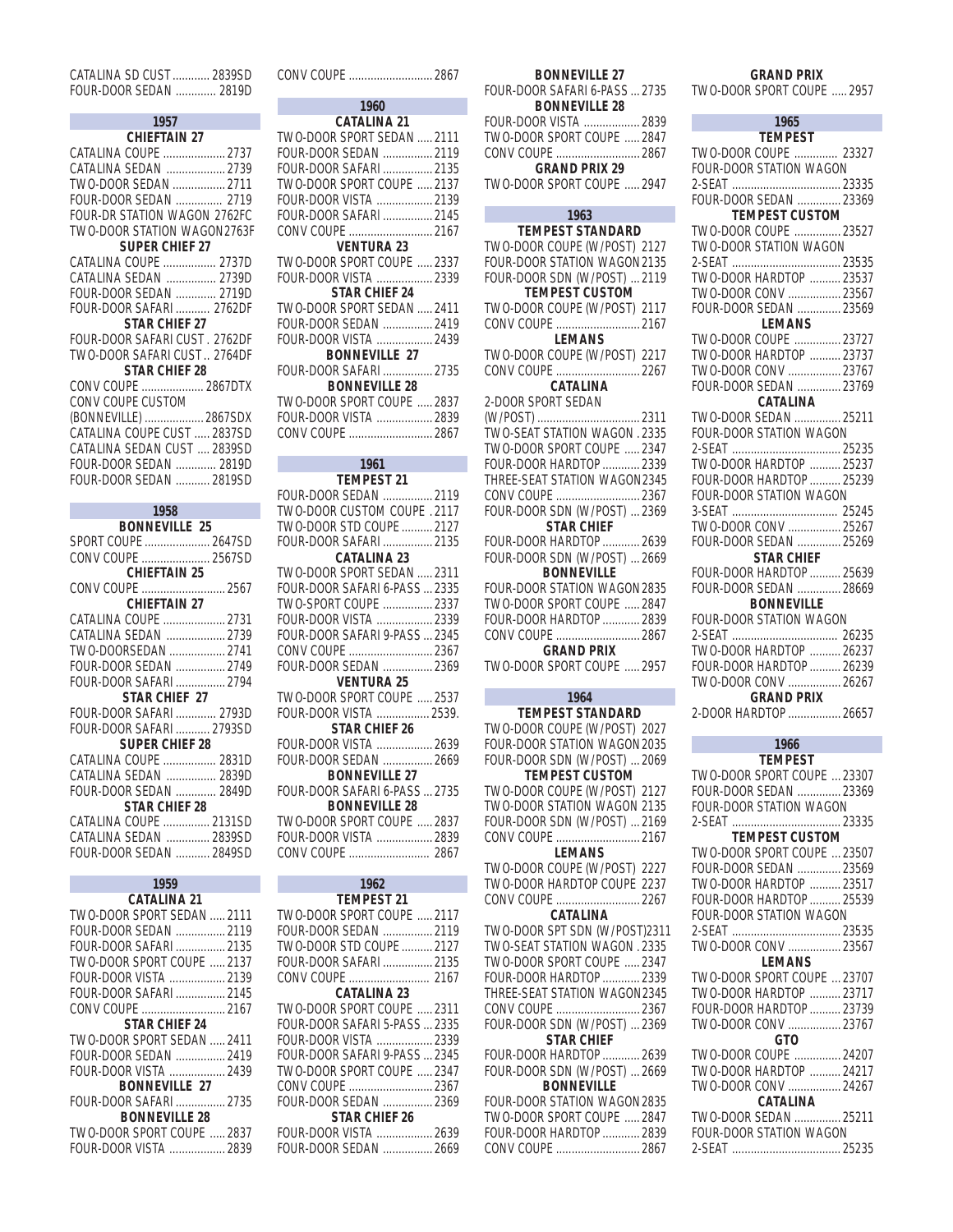| FOUR-DOOR STATION WAGON     |
|-----------------------------|
|                             |
|                             |
| FOUR-DOOR HARDTOP  25239    |
|                             |
| TWO-DOOR CONV  25267        |
| FOUR-DOOR SEDAN  25269      |
| TWO-DOOR HARDTOP  25237     |
|                             |
| $2+2$                       |
| TWO-DOOR SPORT COUPE  25437 |
|                             |
| TWO-DOOR CONV  25467        |
| <b>STAR CHIEF EXECUTIVE</b> |
| TWO-DOOR HARDTOP  25637     |
|                             |
| FOUR-DOOR HARDTOP  25639    |
| FOUR-DOOR SEDAN  25669      |
|                             |
| <b>BONNEVILLE</b>           |
| TWO-DOOR HARDTOP  26237     |
| FOUR-DOOR HARDTOP  26239    |
|                             |
| TWO-DOOR CONV  26267        |
| FOUR-DOOR STATION WAGON     |
|                             |
|                             |
| <b>GRAND PRIX</b>           |
| TWO-DOOR HARDTOP  26657     |
|                             |
|                             |
| 1967                        |
|                             |
| <b>FIREBIRD</b>             |
| TWO-DOOR HARDTOP  22337     |
|                             |
| TWO-DOOR CONV  22367        |
| <b>TEMPEST</b>              |
| TWO-DOOR SPORT COUPE  23307 |
|                             |
| FOUR-DOOR SEDAN  23369      |
| FOUR-DOOR STATION WAGON     |
|                             |
|                             |
| <b>TEMPEST CUSTOM</b>       |
| TWO-DOOR COUPE  23507       |
|                             |
| FOUR-DOOR SEDAN  23569      |
| TWO-DOOR HARDTOP  23517     |
|                             |
| FOUR-DOOR HARDTOP  23539    |
| TWO-DOOR CONV  23567        |
| TWO-DOOR STATION WAGON      |
|                             |
|                             |
| LEMANS                      |
|                             |
| TWO-DOOR SPORT COUPE  23707 |
| TWO-DOOR HARDTOP  23717     |
| FOUR-DOOR HARDTOP  23739    |
|                             |
| TWO-DOOR CONV  23767        |
| TEMPEST SAFARI              |
|                             |
| FOUR-DOOR STATION WAGON     |
|                             |
| GTO.                        |
|                             |
| TWO-DOOR SPORT COUPE  24207 |
| TWO-DOOR HARDTOP  24217     |
|                             |
| TWO-DOOR CONV  24267        |
| CATALINA                    |
| TWO-DOOR SEDAN  25211       |
|                             |
| FOUR-DOOR SEDAN  25269      |
|                             |
|                             |
| TWO-DOOR HARDTOP  25287     |
| FOUR-DOOR HARDTOP  25239    |
|                             |
| TWO-DOOR CONV  25267        |
| FOUR-DOOR STATION WAGON     |
|                             |
|                             |
| FOUR-DOOR STATION WAGON     |
|                             |
|                             |
| <b>EXECUTIVE</b>            |
| TWO-DOOR HARDTOP  25687     |
|                             |
| FOUR-DOOR HARDTOP  26639    |
| FOUR-DOOR SEDAN  25669      |
| FOUR-DOOR STATION WAGON     |
|                             |
|                             |
| FOUR-DOOR STATION WAGON     |
|                             |

| <b>BONNEVILLE</b>                               |  |
|-------------------------------------------------|--|
| TWO-DOOR HARDTOP  26287                         |  |
| FOUR-DOOR HARDTOP  26239                        |  |
| TWO-DOOR CONV  26267                            |  |
| FOUR-DOOR STATION WAGON                         |  |
|                                                 |  |
| <b>GRAND PRIX</b>                               |  |
| TWO-DOOR HARDTOP  26657                         |  |
| TWO-DOOR CONV  26667                            |  |
| 1968                                            |  |
| FIREBIRD                                        |  |
| TWO-DOOR HARDTOP  22337                         |  |
| TWO-DOOR CONV  22367                            |  |
| <b>TEMPEST</b>                                  |  |
| TWO-DOOR COUPE  23327                           |  |
| FOUR-DOOR SEDAN  23369                          |  |
| <b>TEMPEST CUSTOM</b>                           |  |
| TWO-DOOR COUPE  23257                           |  |
| <b>TWO-DOOR STATION WAGON</b>                   |  |
|                                                 |  |
| TWO-DOOR HARDTOP  23537                         |  |
| FOUR-DOORHARDTOP  23539                         |  |
| TWO-DOOR CONV  23567                            |  |
| FOUR-DOOR SEDAN  23569                          |  |
| <b>LEMANS</b>                                   |  |
| TWO-DOOR COUPE  23727                           |  |
| TWO-DOOR HARDTOP  23737                         |  |
| FOUR-DOOR HARDTOP  23739                        |  |
| TWO-DOOR CONV  23767                            |  |
| <b>TEMPEST SAFARI</b>                           |  |
| FOUR-DOOR STATION WAGON                         |  |
| 2-SFAT                                          |  |
| GTO.                                            |  |
| TWO-DOOR HARDTOP  24237<br>TWO-DOOR CONV  24267 |  |
| CATALINA                                        |  |
| TWO-DOOR SEDAN  25211                           |  |
| FOUR-DOOR SEDAN  25269                          |  |
|                                                 |  |

| I VVU-DUUN HANDTUF  24231 |  |
|---------------------------|--|
| TWO-DOOR CONV  24267      |  |
| <b>CATALINA</b>           |  |
| TWO-DOOR SEDAN  25211     |  |
| FOUR-DOOR SEDAN  25269    |  |
| TWO-DOOR HARDTOP  25287   |  |
| FOUR-DOOR HARDTOP  25239  |  |
| TWO-DOOR CONV  25267      |  |
| FOUR-DOOR STATION WAGON   |  |
|                           |  |
| FOUR-DOOR STATION WAGON   |  |
|                           |  |
| EXECUTIVE                 |  |
| FOUR-DOOR STATION WAGON   |  |
|                           |  |
| FOUR-DOOR HARDTOP  25639  |  |
| FOUR-DOOR STATION WAGON   |  |
|                           |  |
| FOUR-DOOR SEDAN  25669    |  |
| TWO-DOOR HARDTOP  25687   |  |
| <b>BONNEVILLE</b>         |  |
| FOUR-DOOR HARDTOP  26239  |  |
| FOUR-DOOR STATION WAGON   |  |
|                           |  |
| TWO-DOOR CONV  26267      |  |
| FOUR-DOOR SEDAN  26269    |  |
| TWO-DOOR HARDTOP  26287   |  |
| <b>GRAND PRIX</b>         |  |
| TWO-DOOR HARDTOP  26657   |  |
|                           |  |
| 1969                      |  |

| 1969                        |  |
|-----------------------------|--|
| <b>FIREBIRD</b>             |  |
| TWO-DOOR HARDTOP  22337     |  |
|                             |  |
| <b>TEMPEST</b>              |  |
| TWO-DOOR SPORT COUPE  23327 |  |

| TWO-DOOR SEDAN  23369<br><b>CUSTOM "S"</b>          |  |
|-----------------------------------------------------|--|
| TWO- DOOR SPORT COUPE  23527                        |  |
| FOUR-DOOR SEDAN  23569                              |  |
|                                                     |  |
| TWO-DOOR HARDTOP  23537<br>FOUR-DOOR HARDTOP  23539 |  |
|                                                     |  |
| TWO-DOOR CONV  23567                                |  |
| FOUR-DOOR STATION WAGON                             |  |
|                                                     |  |
|                                                     |  |
|                                                     |  |
| LEMANS SPORT                                        |  |
| TWO-DOOR SPORT COUPE  23727                         |  |
|                                                     |  |
| TWO-DOOR HARDTOP  23737<br>FOUR-DOOR HARDTOP  23739 |  |
| TWO-DOOR CONV  23767                                |  |
| <b>LEMANS SAFARI</b>                                |  |
| FOUR-DOOR STATION WAGON                             |  |
|                                                     |  |
|                                                     |  |
| <b>GTO</b><br>TWO-DOOR HARDTOP  24237               |  |
|                                                     |  |
| TWO-DOOR CONV  24267                                |  |
| <b>CATALINA</b>                                     |  |
| FOUR-DOOR SEDAN  25269                              |  |
| TWO-DOOR HARDTOP  25237                             |  |
| FOUR-DOOR HARDTOP  25239                            |  |
| TWO-DOOR CONV  25267                                |  |
| FOUR-DOOR STATION WAGON                             |  |
|                                                     |  |
|                                                     |  |
|                                                     |  |
| <b>EXECUTIVE</b>                                    |  |
| FOUR-DOOR SEDAN  25669                              |  |
|                                                     |  |
| TWO-DOOR HARDTOP  25637                             |  |
| FOUR-DOOR HARDTOP  25639                            |  |
|                                                     |  |
| FOUR-DOOR STATION WAGON                             |  |
|                                                     |  |
| FOUR-DOOR STATION WAGON                             |  |
|                                                     |  |
| <b>BONNEVILLE</b>                                   |  |
|                                                     |  |
| FOUR-DOOR SEDAN  25269                              |  |
| TWO-DOOR HARDTOP  26237                             |  |
| FOUR-DOOR HARDTOP  26239                            |  |
| TWO-DOOR CONV  26267                                |  |
| FOUR-DOOR STATION WAGON                             |  |
|                                                     |  |
| <b>GRAND PRIX</b>                                   |  |
| TWO-DOOR HARDTOP J  27647                           |  |
| TWO-DOOR HARDTOP SJ  27657                          |  |
|                                                     |  |
| 1970                                                |  |
| FIREBIRD                                            |  |
| TWO-DOOR HARDTOP  22387                             |  |
| TWO-DOOR HARDTOP ESPRIT22487                        |  |
| TWO-DOOR HARDTOP                                    |  |
| FORMULA 400  22687                                  |  |
| TWO-DOOR HARDTOP                                    |  |
|                                                     |  |
| TRANS AM 22887<br><b>TEMPEST</b>                    |  |
|                                                     |  |
| TWO-DOOR COUPE  23327                               |  |
| TWO-DOOR HARDTOP  23337                             |  |
| FOUR-DOOR SEDAN  23369                              |  |
| <b>LEMANS</b>                                       |  |
| 2-DOOR COUPE  23527                                 |  |
| FOUR-DOOR STATION WAGON                             |  |
|                                                     |  |
| 2-DOOR HARDTOP  23537                               |  |
| FOUR-DOOR HARDTOP  23539<br>FOUR-DOOR SEDAN  23569  |  |

| <b>LEMANS SPORT</b>                                 |
|-----------------------------------------------------|
| TWO-DOOR COUPE  23727                               |
| TWO-DOOR HARDTOP  . 23737                           |
| FOUR-DOOR HARDTOP  23739                            |
| TWO-DOOR CONV  23767                                |
| FOUR-DOOR STATION WAGON                             |
| GTO                                                 |
| TWO-DOOR HARDTOP  24237                             |
| TWO-DOOR CONV  24267                                |
| <b>CATALINA</b>                                     |
| FOUR-DOOR STATION WAGON                             |
|                                                     |
| TWO-DOOR HARDTOP  25237                             |
| FOUR-DOOR HARDTOP  25239                            |
| FOUR-DOOR STATION WAGON                             |
| TWO-DOOR CONV  25267                                |
| FOUR-DOOR SEDAN  25269                              |
| EXECUTIVE                                           |
| FOUR-DOOR STATION WAGON                             |
|                                                     |
| TWO-DOOR HARDTOP  25637                             |
| FOUR-DOOR HARDTOP  25639                            |
| FOUR-DOOR STATION WAGON                             |
|                                                     |
| FOUR-DOOR SEDAN  25669                              |
| <b>BONNEVILLE</b>                                   |
| TWO-DOOR HARDTOP  26637                             |
| FOUR-DOOR HARDTOP  26239<br>FOUR-DOOR STATION WAGON |
|                                                     |
| TWO-DOOR CONV  26267                                |
| FOUR-DOOR SEDAN  26269                              |
| <b>GRAND PRIX</b>                                   |
|                                                     |
| TWO-DOOR HARDTOP J  27647                           |
| TWO-DOOR HARDTOP SJ  27657                          |
|                                                     |
| 1971                                                |
| <b>VENTURA II</b>                                   |
| TWO-DOOR COUPE  21327                               |
| FOUR-DOOR SEDAN  21369                              |
| TWO-DOOR COUPE  21427                               |
| FOUR-DOOR SEDAN  21469<br><b>FIREBI</b><br>кIJ      |
| TWO-DOOR HARDTOP  22387                             |
| TWO-DOOR HARDTOP ESPRIT22487                        |
| TWO-DOOR HARDTOP                                    |
| FORMULA  22687                                      |
| TWO-DOOR HARDTOP                                    |
| TRANS AM  22887                                     |
| <b>T37</b>                                          |
| TWO-DOOR COUPE  23327                               |
| TWO-DOOR HARDTOP  23337                             |
| FOUR-DOOR SEDAN  23369<br><b>LEMANS</b>             |
| TWO-DOOR COUPE  23327                               |
| FOUR-DOOR STATION WAGON                             |
|                                                     |
| TWO-DOOR HARDTOP  23537                             |
| FOUR-DOOR HARDTOP  23539                            |
| FOUR-DOOR STATION WAGON                             |
|                                                     |
| FOUR-DOOR SEDAN  23569                              |
| <b>LEMANS SPORT</b>                                 |
| TWO-DOOR HARDTOP  23737<br>FOUR-DOOR HARDTOP  23739 |
| TWO-DOOR CONV  23767                                |
| GTO<br>TWO-DOOR HARDTOP  24237                      |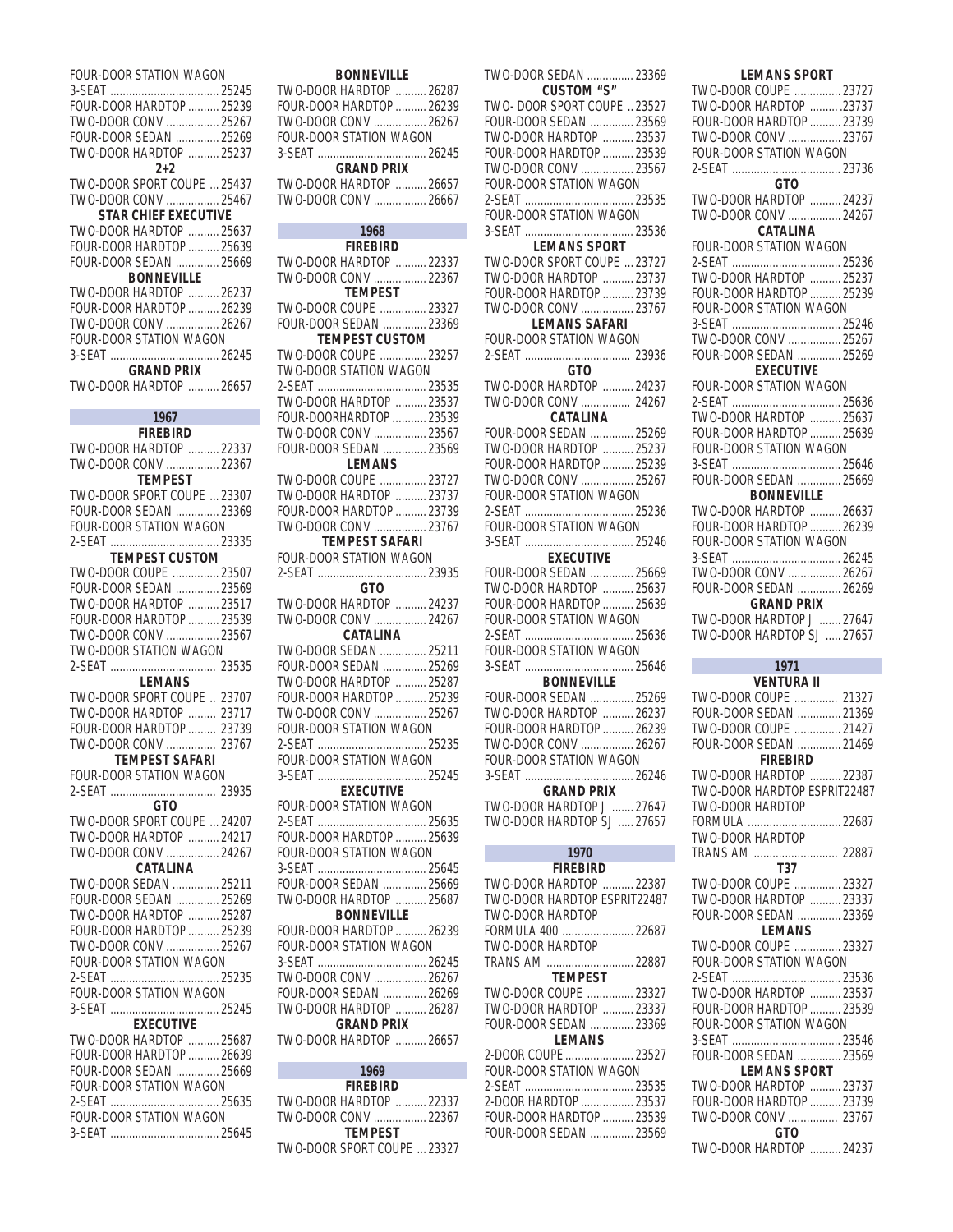| TWO-DOOR CONV  24267                                   |                |
|--------------------------------------------------------|----------------|
| CATALINA                                               |                |
| FOUR-DOOR STATION WAGON                                |                |
|                                                        |                |
| FOUR-DOOR HARDTOP  25239                               |                |
| FOUR-DOOR STATION WAGON                                |                |
|                                                        |                |
| TWO-DOOR HARDTOP  25257                                |                |
| TWO-DOOR CONV  25267                                   |                |
| FOUR-DOOR SEDAN  25269                                 |                |
| <b>CATALINA BROUGHAM</b>                               |                |
| FOUR-DOOR HARDTOP  25839                               |                |
| TWO-DOOR HARDTOP  25857                                |                |
| FOUR-DOOR SEDAN  25869                                 |                |
| <b>BONNEVILLE</b>                                      |                |
| FOUR-DOOR STATION WAGON                                |                |
|                                                        |                |
| FOUR-DOOR HARDTOP  26239                               |                |
| FOUR-DOOR STATION WAGON                                |                |
|                                                        |                |
| TWO-DOOR HARDTOP  26257                                |                |
| FOUR-DOOR SEDAN  26269                                 |                |
| <b>GRANDVILLE</b><br>TWO-DOOR HARDTOP  26847           |                |
|                                                        |                |
| FOUR-DOOR HARDTOP  26849                               |                |
| TWO-DOOR CONV  26867                                   |                |
| <b>GRAND PRIX</b>                                      |                |
| TWO-DOOR HARDTOP J  27647<br>TWO-DOOR HARDTOP SJ 27657 |                |
|                                                        |                |
| 1972                                                   |                |
| <b>VENURA II</b>                                       |                |
| TWO-DOOR SEDAN  21327                                  |                |
| FOUR-DOOR SEDAN  21369                                 |                |
| TWO-DOOR SEDAN  21427                                  |                |
|                                                        |                |
|                                                        |                |
| FOUR-DOOR SEDAN  21469                                 |                |
| <b>FIREBIRD</b>                                        |                |
| TWO-DOOR HARDTOP  22387                                |                |
| TWO-DOOR HARDTOP ESPRIT22487                           |                |
| TWO-DOOR HARDTOP                                       |                |
| FORMULA  22687                                         |                |
| TWO-DOOR HARDTOP                                       |                |
| TRANS AM                                               | $\ldots$ 22887 |
| <b>LEMANS</b>                                          | 23527          |
| TWO-DOOR SEDAN                                         |                |
| TWO-DOOR HARDTOP  23537                                |                |
| FOUR-DOOR SEDAN  23569                                 |                |
| FOUR-DOOR STATION WAGON                                |                |
|                                                        |                |
| FOUR-DOOR STATION WAGON23646<br><b>LEMANS SPORT</b>    |                |
|                                                        |                |
| CONVERTIBLE  23867<br>LEMANS LUXURY                    |                |
|                                                        |                |
| TWO-DOOR HARDTOP  24437                                |                |
| FOUR-DOOR HARDTOP  24439<br><b>CATALINA</b>            |                |
| TWO-DOOR HARDTOP  25257                                |                |
|                                                        |                |
| FOUR-DOOR HARDTOP  25239<br>FOUR-DOOR SEDAN  25269     |                |
| CONVERTIBLE  25267                                     |                |
| FOUR-DOOR STATION WAGON                                |                |
|                                                        |                |
| FOUR-DOOR STATION WAGON                                |                |
|                                                        |                |
| <b>CATALINA BROUGHAM</b>                               |                |
| TWO-DOOR HARDTOP  25857                                |                |
| FOUR-DOOR HARDTOP  25839                               |                |
| FOUR-DOOR SEDAN  25869<br><b>BONNEVILLE</b>            |                |

| _ _ _            |                |
|------------------|----------------|
| TWO-DOOR HARDTOP | $\ldots$ 26257 |

FOUR-DOOR HARDTOP ......... 26239 FOUR-DOOR SEDAN .............. 26269 FOUR-DOOR STATION WAGON 2-SEAT ................................... 26235 FOUR-DOOR STATION WAGON 3-SEAT ................................... 26245 **GRANDVILLE** TWO-DOOR HARDTOP .......... 26847 FOUR-DOOR HARDTOP ......... 26849 CONVERTIBLE ........................ 26867 **GRAND PRIX** TWO-DOOR HARDTOP J ....... 27647 TWO-DOOR HARDTOP SJ ..... 27657 **1973 VENTURA** TWO-DOOR HATCH BACK ..... 2XYI7

TWO-DOOR NOTCH BK SDN 2XY27 FOUR-DOOR NOTCH BK SDN 2XY69 TWO-DOOR HATCH BK .......... 2XZI7 TWO-DOOR NOTCH BK SDN 2XZ27 FOUR-DOOR NOTCH BK SDN 2XZ69 **FIREBIRD** TWO-DOOR HARDTOP ......... 2FS87 TWO-DOOR HARDTOP ESPRIT2FT87 TWO-DOOR HARDTOP FORMULA ............................. 2FU87 TWO-DOOR HARDTOP TRANS AM ............................ 2FV87 **LEMANS** FOUR-DOOR NOTCH BACK HARDTOP 6-WINDOW ......... 2AD29 FOUR-DOOR STATION WAGON 2-SEAT ................................. 2AD35 TWO-DOOR NOTCH BK HARDTOP .............................. 2AD37 FOUR-DOOR STATION WAGON 3-SEAT ................................. 2AD45 **LEMANS SPORT** TWO-DOOR NOTCH BACK HARDTOP .............................. 2AF37 **LEMANS LUXURY** FOUR-DOOR NOTCH BACK HARDTOP 6-WINDOW ........ 2AG29 TWO-DOOR NOTCH BACK HARDTOP .............................. 2AH37 **GRAND AM** FOUR-DOOR NOTCH BACK HARDTOP 6-WINDOW ......... 2AH29 TWO-DOOR NOTCH BACK HARDTOP .............................. 2AH37 **GRAND PRIX** TWO-DOOR NOTCH BACK HARDTOP J .......................... 2GK57 TWO-DR NOTCH BACK HARDTOP SJ ........................ 2GK57 **CATALINA** FOUR-DOOR STATION WAGON 2-SEAT .................................. 2BL35 FOUR-DOOR NOTCH BACK HARDTOP 4-WINDOW .......... 2BL39 FOUR-DOOR STATION WAGON 3-SEAT ................................... 2BL45 TWO-DOOR NOTCH BK HARDTOP ............................... 2BL57 FOUR-DOOR NOTCH BACK SDN 4-WINDOW ........................... 2BL69

### **BONNEVILLE** FOUR-DOOR NOTCH BK HARDTOP 4-WINDOW ......... 2BN39

TWO-DOOR NOTCH BK HARDTOP .............................. 2BN57 FOUR-DOOR NOTCH BK SDN 4-WINDOW .......................... 2BN69 **GRANDVILLE** FOUR-DOOR STATION WAGON 2-SEAT .................................. 2BP35 FOUR-DOOR STATION WAGON 3-SEAT .................................. 2BP45 TWO-DOOR NOTCH BK HARDTOP .............................. 2BP47 FOUR-DOOR NOTCH BK HARDTOP 4-WINDOW ......... 2BP49 CONVERTIBLE ....................... 2BP67

#### **1974 VENTURA**

TWO-DOOR HATCH BK ......... 2XY17 TWO-DOOR NOTCH BK SDN 2XY27 FOUR-DOOR NOTCH BK SDN 2XY69 **VENTURA CUSTOM** TWO-DOOR HATCH BK ......... 2XZ17 TWO-DOOR NOTCH BK SDN 2XZ27 FOUR-DOOR NOTCH BK SDN 2XZ69 **FIREBIRD** TWO-DOOR HARDTOP .......... 2FS87 TWO-DOOR HARDTOP ESPRIT2FT87 TWO-DOOR HARDTOP FORMULA ............................ 2FU87 TWO-DOOR HARDTOP TRANS AM ............................ 2FV87 **LEMANS** FOUR-DOOR NOTCH BK HARDTOP .............................. 2AD29 FOUR-DOOR STATION WAGON 2-SEAT .................................. 2AD35 TWO-DOOR NOTCH BK HARDTOP .............................. 2AD37 FOUR-DOOR STATION WAGON 3-SEAT .................................. 2AD45 **LEMANS SPORT** TWO-DOOR NOTCH BK HARDTOP .............................. 2AF37 **LEMANS LUXURY** FOUR-DOOR NOTCH BK HARDTOP .............................. 2AG29 FOUR-DOOR STATION WAGON 2-SEAT .................................. 2AG35 TWO-DOOR NOTCH BK HARDTOP .............................. 2AG37 FOUR-DOOR STATION WAGON 3-SEAT .................................. 2AG45 **GRAND AM** FOUR-DOOR NOTCH BK HARDTOP .............................. 2AH29 TWO-DOOR NOTCH BK HARDTOP .............................. 2AH37 **GRAND PRIX** TWO-DOOR NOTCH BK HARDTOP .............................. 2GK57 TWO-DOOR NOTCH BK HARDTOP .............................. 2GK57 **CATALINA** FOUR-DOOR STATION WAGON 2-SEAT ................................... 2BL35 FOUR-DOOR NOTCH BK HARDTOP ............................... 2BL39 FOUR-DOOR STATION WAGON 3-SEAT ................................... 2BL45 TWO-DOOR NOTCH BK

HARDTOP .............................. 2BL57 FOUR-DOOR NOTCH BK SDN 2BN69 **BONNEVILLE** FOUR-DOOR NOTCH BK HARDTOP .............................. 2BN39 TWO-DOOR NOTCH BK HARDTOP .............................. 2BN57 FOUR-DOOR NOTCH BK SDN 2BN69 **GRANDVILLE** FOUR-DOOR STATION WAGON 2-SEAT .................................. 2BP35 FOUR-DOOR STATION WAGON 3-SEAT .................................. 2BP45 TWO-DOOR NOTCH BK HARDTOP ............................. 2BP47 FOUR-DOOR NOTCH BK HARDTOP .............................. 2BP49 CONVERTIBLE ...................... 2BP67

### **1975**

**ASTRE** TWO-DOOR STATION WAGON2HV15 TWO-DOOR HATCH BACK .... 2HV77 **ASTRE SJ**

TWO-DOOR STATION WAGON2HX15 TWO-DOOR HATCH BACK ... 2HX77 **VENTURA** TWO-DOOR HATCH BACK .... 2XY17 TWO-DOOR NOTCH BK SDN 2XY27 FOUR-DOOR NOTCH BK SDN 2XY69 **VENTURA SJ** TWO-DOOR HATCH BACK .... 2XB17 TWO-DOOR NOTCH BK SDN 2XB27 FOUR-DOOR NOTCH BK SDN 2XB69 **FIREBIRD** TWO-DOOR HARDTOP .......... 2FS87 TWO-DOOR HARDTOP ESPRIT2FT87 TWO-DOOR HARDTOP FORMULA ............................. 2FU87 TWO-DOOR HARDTOP TRANS AM .......................... 2FW87 **LEMANS** FOUR-DOOR NOTCH BK HARDTOP .............................. 2AD29 FOUR-DOOR STATION WAGON 2-SEAT .................................. 2AD35 TWO-DOOR NOTCH BK HARDTOP ............................. 2AD37 FOUR-DOOR STATION WAGON 3-SEAT ................................. 2AD45 **LEMANS SPORT** TWO-DOOR NOTCH BK HARDTOP .............................. 2AF37 **GRAND LEMANS** FOUR-DOOR NOTCH BK HARDTOP .............................. 2AG29 FOUR-DOOR STATION WAGON 2-SEAT ................................. 2AG35 TWO-DOOR NOTCH BK HARDTOP .............................. 2AG37 FOUR-DOOR STATION WAGON 3-SEAT .................................. 2AG45 **GRAND AM** FOUR-DOOR NOTCH BK HARDTOP .............................. 2AH29 TWO-DOOR NOTCH BK HARDTOP ............................. 2AH37 **GRAND PRIX** TWO-DOOR NOTCH BK HARDTOP .............................. 2GK57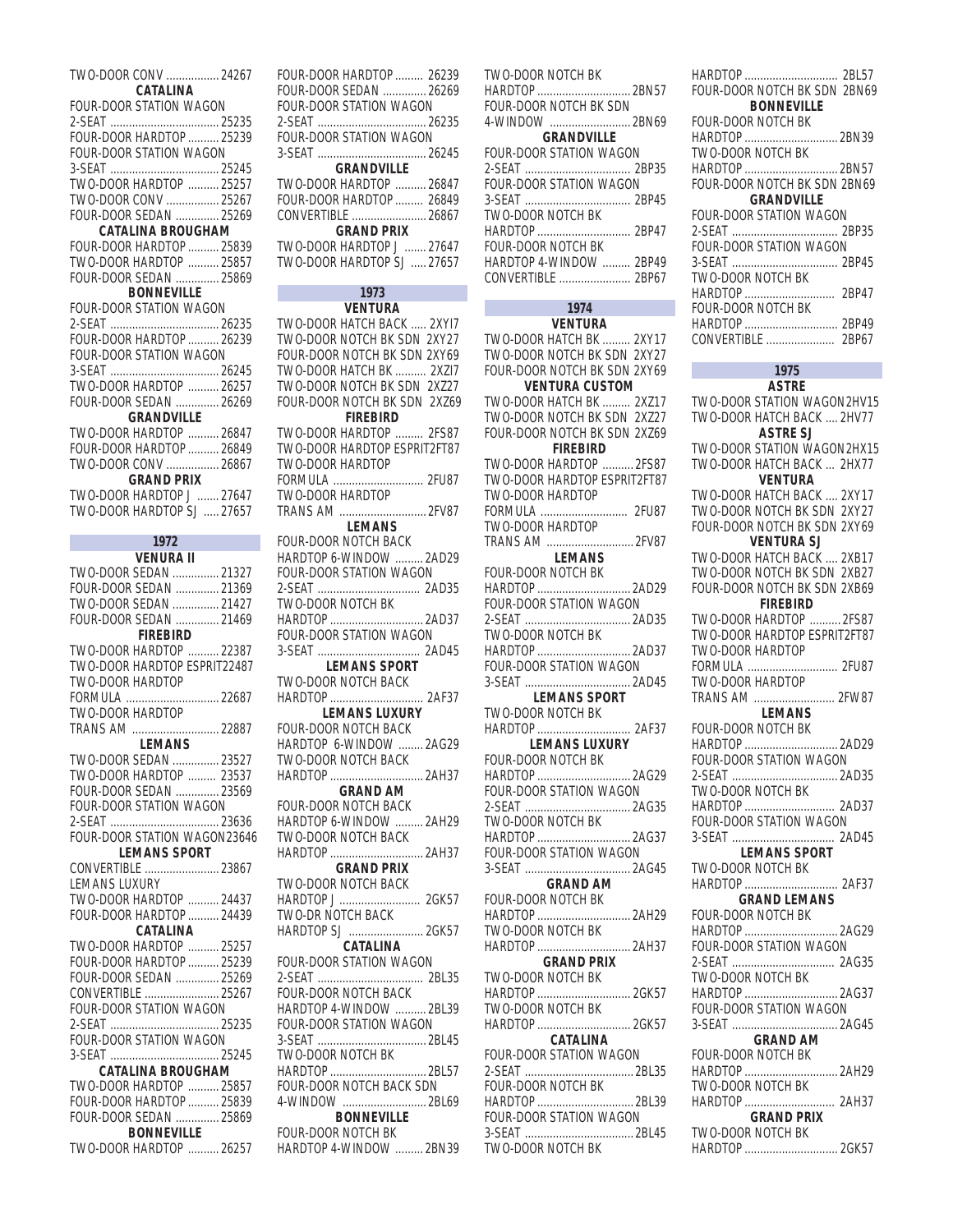| TWO-DOOR NOTCH BK                            |
|----------------------------------------------|
| HARDTOP SJ  2GK57                            |
| CATALINA                                     |
| FOUR-DOOR STATION WAGON                      |
| FOUR-DOOR STATION WAGON                      |
|                                              |
| TWO-DOOR NOTCH BK                            |
| HARDTOP 2BL57                                |
| FOUR-DOOR NOTCH BK SDN 2BL69                 |
| <b>BONNEVILLE</b><br>FOUR-DOOR STATION WAGON |
|                                              |
| FOUR-DOOR STATION WAGON                      |
|                                              |
| TWO-DOOR NOTCH BK                            |
| HARDTOP  2BP47                               |
| FOUR-DOOR NOTCH BACK                         |
| <b>GRANDVILLE</b>                            |
| TWO-DOOR NOTCH BK                            |
| HARDTOP  2BR47                               |
| FOUR-DOOR NOTCH BK                           |
| HARDTOP  2BR49                               |
| CONVERTIBLE  2BR67                           |
| <b>GRANDVILLE</b><br>FOUR-DOOR STATION WAGON |
|                                              |
| FOUR-DOOR STATION WAGON                      |
|                                              |
| TWO-DOOR NOTCH BK                            |
| HARDTOP  2BP47                               |
|                                              |
| FOUR-DOOR NOTCH BK                           |
|                                              |
| CONVERTIBLE  2BP67                           |
| 1976                                         |
| <b>ASTRE</b>                                 |
|                                              |
|                                              |
| LEMANS                                       |
|                                              |
| D35                                          |
|                                              |
| SPORT COUPE  F37                             |
| <b>GRAND LEMANS</b>                          |
|                                              |
|                                              |
| <b>GRAND PRIX</b>                            |
|                                              |
| COUPE SJ (LJ OR AVL)  K57                    |
| CATALINA                                     |
|                                              |
|                                              |
| <b>SUNBIRD</b>                               |
|                                              |
| <b>GRAND SAFARI</b>                          |
| GRAND SAFARI  P35                            |
| <b>BONNEVILLE</b>                            |
|                                              |
|                                              |
| <b>BONNEVILLE BROUGHAM</b>                   |
|                                              |

**FIREBIRD** 

| 1977                       |
|----------------------------|
| <b>ASTRE</b>               |
|                            |
|                            |
|                            |
| <b>LEMANS</b>              |
|                            |
|                            |
|                            |
| SPORT COUPE  F37           |
| <b>GRAND LEMANS</b>        |
|                            |
|                            |
|                            |
| <b>GRAND PRIX</b>          |
|                            |
|                            |
|                            |
| CATALINA                   |
|                            |
|                            |
|                            |
| <b>SUNBIRD</b>             |
|                            |
| SPORT HATCH  M07           |
| GRAND SAFARI  N35          |
| <b>BONNEVILLE</b>          |
|                            |
| <b>BONNEVILLE BROUGHAM</b> |
|                            |
|                            |
|                            |
|                            |
| <b>FIREBIRD</b>            |
|                            |
|                            |
|                            |
| TRANS AM  W87              |
| <b>VENTURA</b>             |
| HATCHBACK  Y17             |
| Y27                        |
| Y69<br><b>VENTURA SJ</b>   |
|                            |
|                            |
|                            |
| <b>PHOENIX</b>             |
|                            |
|                            |
|                            |
| 1978                       |
| <b>LEMANS</b>              |
|                            |
|                            |
|                            |
| <b>GRAND LEMANS</b>        |
|                            |
|                            |
|                            |
|                            |
|                            |
|                            |
|                            |

TRANS AM WENTURA

SEDAN<br>V69<br>VENTURA SJ

| <b>GRAND AM</b>                                                                          |
|------------------------------------------------------------------------------------------|
|                                                                                          |
| <b>GRAND PRIX</b>                                                                        |
| CATALINA                                                                                 |
| <b>BONNEVILLE</b>                                                                        |
| <b>GRAND SAFARI</b><br>GRAND SAFARI  N35                                                 |
| <b>BONNEVILLE BROUGHAM</b>                                                               |
| SUNBIRD                                                                                  |
| SPORT COUPE  M27<br>SPORT HATCH  M07<br>SPORT SAFARI  M15<br><b>PHOENIX</b>              |
| HATCHBACK  Y17<br>Y27<br>Y69                                                             |
| PHOENIX LJ                                                                               |
| <b>FIREBIRD</b><br>TRANS AM  W87<br>10TH ANNIVERSARY  X87                                |
|                                                                                          |
| 1979<br>LEMANS                                                                           |
| <b>GRAND LEMANS</b>                                                                      |
| <b>GRAND AM</b>                                                                          |
| <b>GRAND PRIX</b>                                                                        |
| <b>CATALINA</b><br><b>BONNEVILLE</b>                                                     |
|                                                                                          |
| <b>GRAND SAFARI</b><br>GRAND SAFARI  N35<br><b>BONNEVILLE BROUGHAM</b><br><b>SUNBIRD</b> |

| HATCHBACK  Y17             |
|----------------------------|
|                            |
|                            |
| PHOENIX LJ                 |
|                            |
| <b>FIREBIRD</b>            |
|                            |
|                            |
|                            |
| TRANS AM  W87              |
| ANNIVERSARY  X87           |
| 1980                       |
| <b>SUNBIRD</b>             |
|                            |
| SPORT COUPE  M27           |
| SPORT HATCH M07            |
| <b>GRAND PRIX</b>          |
| GRAND PRIX LJ  K37         |
| GRAND PRIX SJ  H37         |
| CATALINA                   |
|                            |
|                            |
| <b>BONNEVILLE</b>          |
|                            |
|                            |
| <b>BONNEVILLE BROUGHAM</b> |
|                            |
|                            |
| PHOENIX                    |
|                            |
| FIVE-DOOR HATCHBACK  Z68   |
| FIREBIRD                   |
|                            |
| FORMULA  V87               |
| TRANS AM  W87              |
|                            |
| <b>LEMANS</b>              |
|                            |
|                            |
| <b>GRAND LEMANS</b>        |
|                            |
|                            |
|                            |
| <b>GRAND AM</b>            |
| COUPE                      |
| 1981                       |
| CHAIDIDD                   |

**PHOENIX** 

| 1981                     |  |
|--------------------------|--|
| <b>SUNBIRD</b>           |  |
|                          |  |
| SPORT COUPE  M27         |  |
| SPORT HATCH  M07         |  |
|                          |  |
| <b>GRAND PRIX</b>        |  |
|                          |  |
|                          |  |
| GRAND PRIX BROUGHAM  P37 |  |
| <b>CATALINA</b>          |  |
|                          |  |
| L69                      |  |
|                          |  |
| BONNEVILLE               |  |
| N37                      |  |
| N69<br>SEDAN             |  |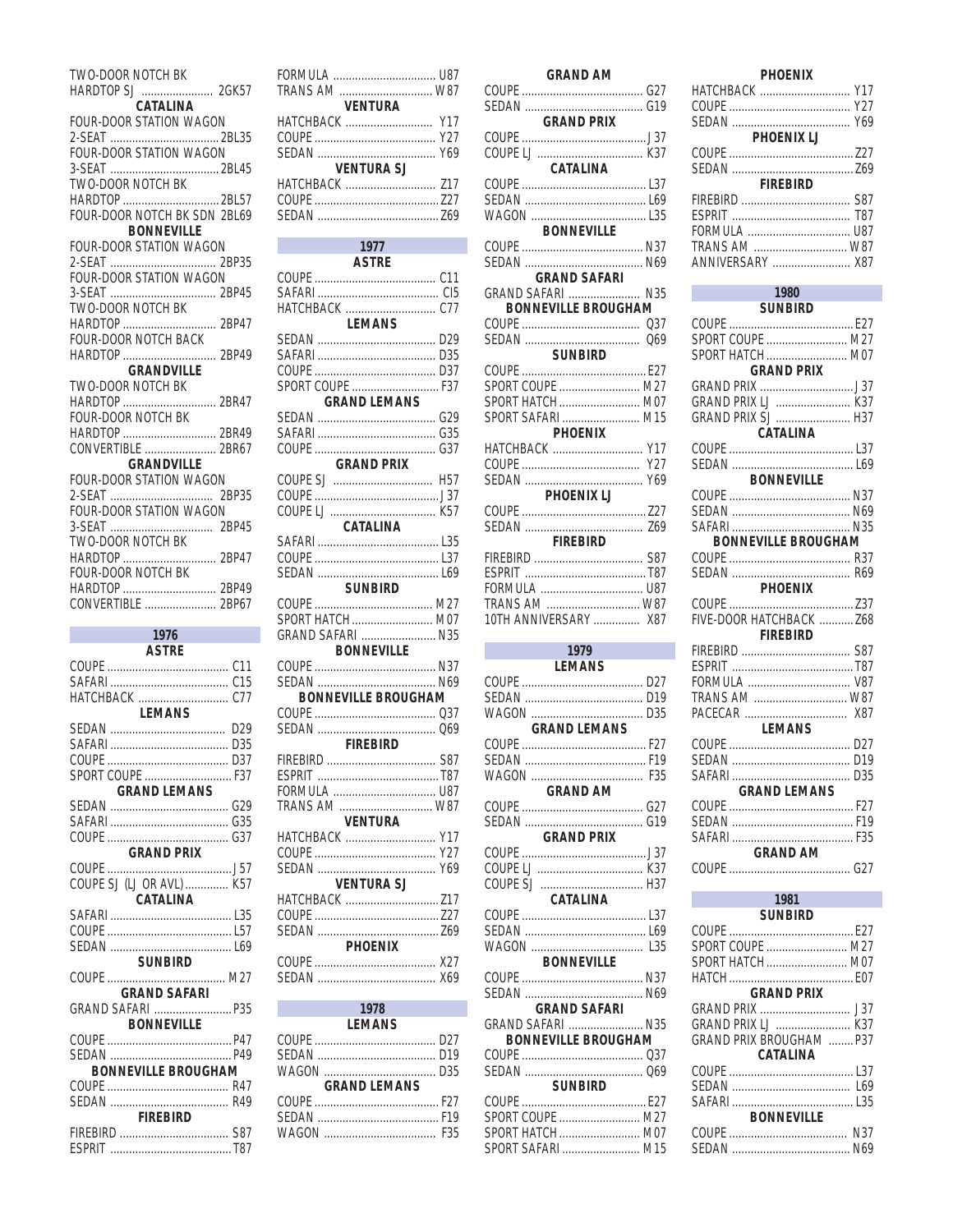| <b>BONNEVILLE BROUGHAM</b> |     |
|----------------------------|-----|
|                            |     |
|                            |     |
| <b>PHOENIX</b>             |     |
|                            |     |
| FIVE-DOOR HATCH Y68        |     |
| <b>PHOENIX LJ</b>          |     |
|                            |     |
| FIVE-DOOR HATCH Z68        |     |
| <b>FIREBIRD</b>            |     |
|                            |     |
|                            |     |
| FORMULA  V87               |     |
|                            |     |
| <b>LEMANS</b>              |     |
|                            | D27 |
|                            | D69 |
|                            | D35 |
| <b>GRAND LEMANS</b>        |     |
|                            |     |
|                            |     |
|                            |     |
|                            |     |

| 1982                           |
|--------------------------------|
| <b>FIREBIRD</b>                |
|                                |
|                                |
| FIREBIRD SE  X87               |
| 6000                           |
|                                |
|                                |
| 6000 SE                        |
|                                |
| <b>GRAND PRIX</b>              |
|                                |
| GRAND PRIX LJ  K37             |
| <b>GRAND PRIX BROUGHAM</b> P37 |
| <b>BONNEVILLE MODEL G</b>      |
|                                |
|                                |
| <b>MODEL G BROUGHAM</b>        |
|                                |
| T1000                          |
| THREE-DOOR HATCH COUPE  LO8    |
| FIVE-DOOR HATCH SEDAN  L68     |
| J2000                          |
|                                |
|                                |
| THREE-DOOR HATCH BACK  B77     |
| J2000 LE                       |
|                                |
|                                |
| J2000 SF                       |
| THREE-DOOR HATCH BACK  D77     |
| PHOFNIX                        |
|                                |
| FIVE-DOOR HATCH BACK<br>Y68    |
| <b>PHOFNIX LJ</b>              |
|                                |
| FIVE-DOOR HATCHBACK  Z68       |
| PHOENIX SJ                     |
| COUPE                          |
| FIVE-DOOR HATCH BACK T68       |
|                                |
| 1983                           |

I

| 1983            |      |
|-----------------|------|
| <b>FIREBIRD</b> |      |
|                 | -S87 |

| TRANS AM  W87                |                      |
|------------------------------|----------------------|
| FIREBIRD SE  X87             |                      |
| 6000                         |                      |
|                              |                      |
|                              |                      |
| 6000 LE                      |                      |
|                              |                      |
|                              |                      |
| 6000 STE                     |                      |
|                              |                      |
| <b>GRAND PRIX</b>            |                      |
|                              |                      |
| GRAND PRIX LJ  K37           |                      |
| GRAND PRIX BROUGHAM  P37     |                      |
| <b>BONNEVILLE MODEL G</b>    |                      |
|                              |                      |
|                              |                      |
| <b>MODEL G BROUGHAM</b>      |                      |
|                              |                      |
| 1000                         |                      |
| THREE-DOOIR HATCH COUPE  LO8 |                      |
| FIVE-DOOR HATCH SEDAN  L68   |                      |
| 2000                         |                      |
|                              |                      |
|                              |                      |
| THREE-DOOR HATCH BACK  B77   |                      |
|                              |                      |
| 2000 LE                      |                      |
|                              |                      |
|                              |                      |
|                              |                      |
| 2000 SE                      |                      |
| THREE-DOOR HATCH BACK  D77   |                      |
|                              |                      |
|                              |                      |
|                              |                      |
|                              |                      |
|                              |                      |
| FIVE-DOOR HATCH BACK  Z68    |                      |
|                              |                      |
|                              |                      |
| FIVE-DOOR HATCH BACK T68     |                      |
|                              |                      |
| 1984                         |                      |
| <b>FIREBIRD</b>              |                      |
| <b>CIDEDIDD</b>              | $\sim$ $\sim$ $\sim$ |

| <b>FIREBIRD</b>                |  |  |  |  |
|--------------------------------|--|--|--|--|
|                                |  |  |  |  |
| TRANS AM  W87                  |  |  |  |  |
| FIREBIRD S/E  X87              |  |  |  |  |
| 6000                           |  |  |  |  |
|                                |  |  |  |  |
|                                |  |  |  |  |
|                                |  |  |  |  |
| 6000 LE                        |  |  |  |  |
|                                |  |  |  |  |
|                                |  |  |  |  |
|                                |  |  |  |  |
| 6000 STE                       |  |  |  |  |
|                                |  |  |  |  |
| <b>GRAND PRIX</b>              |  |  |  |  |
|                                |  |  |  |  |
| GRAND PRIX LE  K37             |  |  |  |  |
| <b>GRAND PRIX BROUGHAM</b> P37 |  |  |  |  |
| <b>BONNEVILLE</b>              |  |  |  |  |
| BONNEVILLE  N69                |  |  |  |  |
| BONNEVILLE LE  S69             |  |  |  |  |
| BONNEVILLE BROUGHAM  R69       |  |  |  |  |
| <b><i>PARISIENNE</i></b>       |  |  |  |  |
|                                |  |  |  |  |
|                                |  |  |  |  |
|                                |  |  |  |  |

| PARISIENNE BROUGHAM                                                             |  |  |  |  |
|---------------------------------------------------------------------------------|--|--|--|--|
| <b>PHOENIX</b>                                                                  |  |  |  |  |
| FOUR-DOOR HATCH BACK  Y68<br><b>PHOENIX LE</b>                                  |  |  |  |  |
| FIVE-DOOR HATCH BACK  Z68<br><b>PHOENIX SE</b>                                  |  |  |  |  |
|                                                                                 |  |  |  |  |
| 1000<br>THREE-DOOR HATCH BACK  LO8<br>FIVE-DOOR HATCH BACK  L68<br><b>FIERO</b> |  |  |  |  |
| SPORT COUPE  M37                                                                |  |  |  |  |
|                                                                                 |  |  |  |  |
| THREE-DOOR HATCH BACK  B77                                                      |  |  |  |  |
| 2000 SUNBIRD LE                                                                 |  |  |  |  |
| C35<br>2000 SUNBIRD S/E                                                         |  |  |  |  |
| THREE-DOOR HATCH BACK  D77<br>2000 SUNBIRD LE CONVERTIBLE                       |  |  |  |  |
| 1985 — 1985                                                                     |  |  |  |  |
| FIREBIRD                                                                        |  |  |  |  |
| TRANS AM  W87<br>FIREBIRD S/E  X87                                              |  |  |  |  |
| 6000                                                                            |  |  |  |  |
| 6000 LE                                                                         |  |  |  |  |
|                                                                                 |  |  |  |  |
| 6000 STE                                                                        |  |  |  |  |
| <b>GRAND AM</b><br>GRAND AM  E27<br>GRAND AM LE  V27                            |  |  |  |  |
| <b>GRAND PRIX</b>                                                               |  |  |  |  |
| GRAND PRIX LE  K37<br>GRAND PRIX BROUGHAM  P37                                  |  |  |  |  |
| <b>BONNEVILLE</b><br>BONNEVILLE  N69                                            |  |  |  |  |
| BONNEVILLE LE  S69<br>BONNEVILLE BROUGHAM  R69<br><b>PARISIENNE</b>             |  |  |  |  |
|                                                                                 |  |  |  |  |
| <b>PARISIENNE BROUGHAM</b><br><b>PHOENIX</b>                                    |  |  |  |  |
| FOUR-DOOR HATCH BACK  Y68<br><b>PHOENIX LE</b>                                  |  |  |  |  |

| <b>PHOENIX SE</b>                                                               |  |  |  |  |
|---------------------------------------------------------------------------------|--|--|--|--|
| 1000                                                                            |  |  |  |  |
| THREE-DOOR HATCH BACK  LO8<br>FIVE-DOOR HATCH BACK  L68<br><b>FIERO</b>         |  |  |  |  |
| SPORT COUPE  M37                                                                |  |  |  |  |
| <b>SUNBIRD</b>                                                                  |  |  |  |  |
| THREE-DOOR HATCH BACK  B77                                                      |  |  |  |  |
| <b>SUNBIRD LE</b>                                                               |  |  |  |  |
| C37                                                                             |  |  |  |  |
| <b>SUNBIRD S/E</b>                                                              |  |  |  |  |
| THREE-DOOR HATCH BACK  D77<br><b>SUNBIRD LE CONVERTIBLE</b>                     |  |  |  |  |
| 1986                                                                            |  |  |  |  |
| <b>FIREBIRD</b>                                                                 |  |  |  |  |
| TRANS AM  W87<br>FIREBIRD SE  X87                                               |  |  |  |  |
| 6000                                                                            |  |  |  |  |
|                                                                                 |  |  |  |  |
| 6000 LE                                                                         |  |  |  |  |
|                                                                                 |  |  |  |  |
| 6000 STE                                                                        |  |  |  |  |
|                                                                                 |  |  |  |  |
| <b>GRAND AM</b>                                                                 |  |  |  |  |
| GRAND AM  E27                                                                   |  |  |  |  |
|                                                                                 |  |  |  |  |
| SE COUPE  W27                                                                   |  |  |  |  |
| SE SEDAN  W69                                                                   |  |  |  |  |
| <b>GRAND PRIX</b>                                                               |  |  |  |  |
| GRAND PRIX LE  K37<br><b>GRAND PRIX BROUGHAM  P37</b>                           |  |  |  |  |
| <b>BONNEVILLE</b><br>BONNEVILLE  N69<br>BONNEVILLE LE  S69                      |  |  |  |  |
| BONNEVILLE BROUGHAM  R69<br><b><i>PARISIENNE</i></b>                            |  |  |  |  |
| <b>PARISIENNE BROUGHAM</b>                                                      |  |  |  |  |
|                                                                                 |  |  |  |  |
| 1000<br>THREE-DOOR HATCH BACK  LO8<br>FIVE-DOOR HATCH BACK  L68<br><b>FIERO</b> |  |  |  |  |
|                                                                                 |  |  |  |  |
| SPORT COUPE  M37                                                                |  |  |  |  |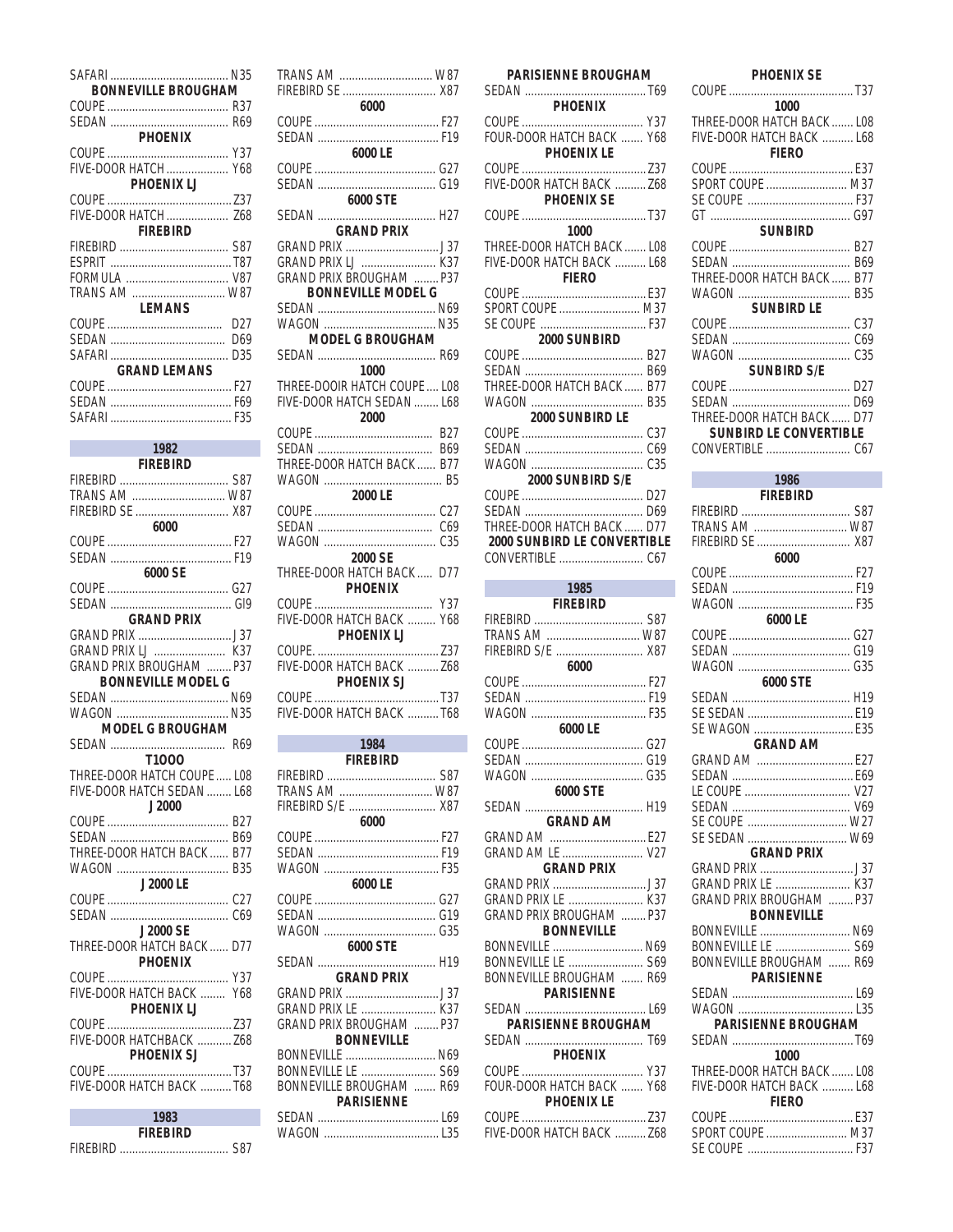| <b>SUNBIRD</b>             |  |
|----------------------------|--|
|                            |  |
|                            |  |
| <b>SUNBIRD SE</b>          |  |
|                            |  |
|                            |  |
| THREE-DOOR HATCH BACK  D77 |  |
| <b>SUNBIRD GT</b>          |  |
|                            |  |
|                            |  |
| THREE-DOOR HATCH BACK  U77 |  |
|                            |  |
|                            |  |

| $\sim$ 1987<br>$\mathcal{L}^{\text{max}}_{\text{max}}$ and $\mathcal{L}^{\text{max}}_{\text{max}}$ and $\mathcal{L}^{\text{max}}_{\text{max}}$ |  |  |  |  |
|------------------------------------------------------------------------------------------------------------------------------------------------|--|--|--|--|
| <b>FIREBIRD</b>                                                                                                                                |  |  |  |  |
|                                                                                                                                                |  |  |  |  |
| TRANS AM  W87                                                                                                                                  |  |  |  |  |
| TRANS AM GTA (OPTION PKG) W87                                                                                                                  |  |  |  |  |
|                                                                                                                                                |  |  |  |  |
| 6000                                                                                                                                           |  |  |  |  |
|                                                                                                                                                |  |  |  |  |
|                                                                                                                                                |  |  |  |  |
|                                                                                                                                                |  |  |  |  |
| 6000 LE                                                                                                                                        |  |  |  |  |
|                                                                                                                                                |  |  |  |  |
|                                                                                                                                                |  |  |  |  |
|                                                                                                                                                |  |  |  |  |
| 6000 STE                                                                                                                                       |  |  |  |  |
|                                                                                                                                                |  |  |  |  |
| SE SEDAN  E19                                                                                                                                  |  |  |  |  |
| SE WAGON  E35                                                                                                                                  |  |  |  |  |
| GRAND AM                                                                                                                                       |  |  |  |  |
| GRAND AM COUPE  E27                                                                                                                            |  |  |  |  |
|                                                                                                                                                |  |  |  |  |
|                                                                                                                                                |  |  |  |  |
|                                                                                                                                                |  |  |  |  |
|                                                                                                                                                |  |  |  |  |
| SE COUPE  W27                                                                                                                                  |  |  |  |  |
| SE SEDAN  W69                                                                                                                                  |  |  |  |  |
| <b>GRAND PRIX</b>                                                                                                                              |  |  |  |  |
|                                                                                                                                                |  |  |  |  |
|                                                                                                                                                |  |  |  |  |
| GRAND PRIX LE  K37                                                                                                                             |  |  |  |  |
| GRAND PRIX BROUGHAM  P37                                                                                                                       |  |  |  |  |
| <b>BONNEVILLE</b>                                                                                                                              |  |  |  |  |
| BONNEVILLE  X69                                                                                                                                |  |  |  |  |
| BONNEVILLE LE  Z69                                                                                                                             |  |  |  |  |
| <b>SAFARI</b>                                                                                                                                  |  |  |  |  |
|                                                                                                                                                |  |  |  |  |
|                                                                                                                                                |  |  |  |  |
| 1000                                                                                                                                           |  |  |  |  |
| THREE-DOOR HATCH BACK  LO8                                                                                                                     |  |  |  |  |
| FIVE-DOOR HATCH BACK  L68                                                                                                                      |  |  |  |  |
| FIFRO                                                                                                                                          |  |  |  |  |
| COUPE BASIC  E37                                                                                                                               |  |  |  |  |
| SPORT COUPE  M37                                                                                                                               |  |  |  |  |
|                                                                                                                                                |  |  |  |  |
|                                                                                                                                                |  |  |  |  |
|                                                                                                                                                |  |  |  |  |
| <b>SUNBIRD</b>                                                                                                                                 |  |  |  |  |
|                                                                                                                                                |  |  |  |  |
|                                                                                                                                                |  |  |  |  |
| SUNBIRD S/F                                                                                                                                    |  |  |  |  |
|                                                                                                                                                |  |  |  |  |
|                                                                                                                                                |  |  |  |  |
| CONVERTIBLE  D67                                                                                                                               |  |  |  |  |
| THREE-DOOR HATCH BACK  D77                                                                                                                     |  |  |  |  |
| <b>SUNBIRD GT</b>                                                                                                                              |  |  |  |  |
| U27                                                                                                                                            |  |  |  |  |
|                                                                                                                                                |  |  |  |  |
| THREE-DOOR HATCH BACK  U77                                                                                                                     |  |  |  |  |
| CONVERTIBLE (GT)  U67                                                                                                                          |  |  |  |  |
|                                                                                                                                                |  |  |  |  |
|                                                                                                                                                |  |  |  |  |

| 1988            |  |  |  |  |  |
|-----------------|--|--|--|--|--|
| <b>FIREBIRD</b> |  |  |  |  |  |
|                 |  |  |  |  |  |

| FORMULA (OPTION PKG)  W66                                                                                                                                                                                                                 |  |
|-------------------------------------------------------------------------------------------------------------------------------------------------------------------------------------------------------------------------------------------|--|
| TRANS AM  W87                                                                                                                                                                                                                             |  |
| TRANS AM GTA (OPTION PKG) Y84                                                                                                                                                                                                             |  |
|                                                                                                                                                                                                                                           |  |
|                                                                                                                                                                                                                                           |  |
|                                                                                                                                                                                                                                           |  |
| 6000 LE                                                                                                                                                                                                                                   |  |
|                                                                                                                                                                                                                                           |  |
| 6000 STE                                                                                                                                                                                                                                  |  |
|                                                                                                                                                                                                                                           |  |
| SE SEDAN  E19                                                                                                                                                                                                                             |  |
| SE WAGON  E35                                                                                                                                                                                                                             |  |
| <b>GRAND AM</b>                                                                                                                                                                                                                           |  |
| GRAND AM COUPE  E27                                                                                                                                                                                                                       |  |
|                                                                                                                                                                                                                                           |  |
|                                                                                                                                                                                                                                           |  |
| <u>USED NY ANDREASANA MARIA NO TENY NY TANIMBANY NY TITORIA NY TAN</u><br>SEDAN ANARAN'ING NY TAONA NY TAONA NY TAONA NY TAONA NY TAONA 2008.<br>JITORIA NY TAONA NY TAONA NY TAONA NY TAONA 2008 NY TAONA 2008. ILAY NY TAONA 2008 NY TA |  |
| SE COUPE  W27                                                                                                                                                                                                                             |  |
| SE SEDAN  W69                                                                                                                                                                                                                             |  |
| <b>GRAND PRIX</b>                                                                                                                                                                                                                         |  |
|                                                                                                                                                                                                                                           |  |
|                                                                                                                                                                                                                                           |  |
|                                                                                                                                                                                                                                           |  |
| <b>BONNEVILLE</b>                                                                                                                                                                                                                         |  |
| BONNEVILLE LE  X69                                                                                                                                                                                                                        |  |
|                                                                                                                                                                                                                                           |  |
| BONNEVILLE SSE  Y69                                                                                                                                                                                                                       |  |
|                                                                                                                                                                                                                                           |  |
|                                                                                                                                                                                                                                           |  |
| <b>FIERO</b>                                                                                                                                                                                                                              |  |
|                                                                                                                                                                                                                                           |  |
| FORMULA (OPTION PKG)  W66                                                                                                                                                                                                                 |  |
|                                                                                                                                                                                                                                           |  |
| <b>SUNBIRD</b>                                                                                                                                                                                                                            |  |
|                                                                                                                                                                                                                                           |  |
|                                                                                                                                                                                                                                           |  |
|                                                                                                                                                                                                                                           |  |
|                                                                                                                                                                                                                                           |  |
| SE WAGON  D35                                                                                                                                                                                                                             |  |
| <b>SUNBIRD GT</b>                                                                                                                                                                                                                         |  |
|                                                                                                                                                                                                                                           |  |
| CONVERTIBLE (GT)  U67                                                                                                                                                                                                                     |  |
| LEMANS                                                                                                                                                                                                                                    |  |
| VALUE LEADER  X08                                                                                                                                                                                                                         |  |
| REGULAR AERO  N08                                                                                                                                                                                                                         |  |
|                                                                                                                                                                                                                                           |  |
|                                                                                                                                                                                                                                           |  |
| 1989                                                                                                                                                                                                                                      |  |
| <b>FIREBIRD</b>                                                                                                                                                                                                                           |  |
|                                                                                                                                                                                                                                           |  |
|                                                                                                                                                                                                                                           |  |
| FORMULA (OPTION PKG)  W66<br>TRANS AM  W87                                                                                                                                                                                                |  |
| TRANS AM GTA (OPTION PKG) Y84                                                                                                                                                                                                             |  |
| 6000 LE                                                                                                                                                                                                                                   |  |
|                                                                                                                                                                                                                                           |  |
|                                                                                                                                                                                                                                           |  |
| 6000 STE                                                                                                                                                                                                                                  |  |
|                                                                                                                                                                                                                                           |  |
|                                                                                                                                                                                                                                           |  |
|                                                                                                                                                                                                                                           |  |

|                               | GT COUPE  U37                 |
|-------------------------------|-------------------------------|
|                               | GT CONVERTIBLE  U67           |
| <b>GRAND AM</b>               | <b>LEMANS</b>                 |
| GRAND AM COUPE  E27           | THREE-DOOR AERO COUPE         |
|                               |                               |
|                               | (VALUE LEADER)  X08           |
|                               | LE AERO COUPE  N08            |
|                               | LE SEDAN  N19                 |
| SE COUPE  W27                 | SE SEDAN  R19                 |
|                               |                               |
| SE SEDAN  W69                 | GSE AERO COUPE  S08           |
| <b>GRAND PRIX</b>             |                               |
|                               | 1990                          |
| GRAND PRIX LE  K37            | <b>FIREBIRD</b>               |
| GRAND PRIX SE  P37            |                               |
|                               |                               |
| <b>BONNEVILLE</b>             | FORMULA (OPTION PKG)  W66     |
| BONNEVILLE LE  X69            | TRANS AM  W87                 |
| BONNEVILLE  SEZ69             | TRANS AM GTA (OPTION PKG) Y84 |
| BONNEVILLE SSE  Y69           | 6000 LE                       |
| <b>SAFARI</b>                 |                               |
|                               |                               |
|                               |                               |
| <b>FIERO</b>                  | 6000 STE                      |
|                               |                               |
| FORMULA (OPTION PKG)  W66     |                               |
|                               |                               |
|                               |                               |
| <b>SUNBIRD</b>                | <b>GRAND AM</b>               |
|                               |                               |
|                               |                               |
| <b>SUNBIRD S/E</b>            | SE COUPE  W27                 |
|                               |                               |
|                               | SE SEDAN  W69                 |
|                               | <b>GRAND PRIX</b>             |
| <b>SUNBIRD GT</b>             |                               |
|                               |                               |
|                               |                               |
|                               |                               |
| CONVERTIBLE (GT)  U67         | FOUR-DOOR LE SEDAN  J19       |
| <b>LEMANS</b>                 | FOUR-DOOR STE SEDAN T19       |
| VALUE LEADER  X08             | <b>BONNEVILLE</b>             |
|                               |                               |
| REGULAR AERO  N08             | LE SEDAN  X69                 |
|                               |                               |
|                               | SSE SEDAN  Y69                |
|                               | <b>SUNBIRD</b>                |
| 1989                          |                               |
|                               |                               |
| <b>FIREBIRD</b>               |                               |
|                               |                               |
| FORMULA (OPTION PKG)  W66     |                               |
| TRANS AM  W87                 | LE CONVERTIBLE  B67           |
|                               | <b>LEMANS</b>                 |
| TRANS AM GTA (OPTION PKG) Y84 | THREE-DOOR AERO COUPE  XO8    |
| 6000 LE                       |                               |
|                               | (VALUE LEADER)                |
|                               | LE AERO COUPE  N08            |
| 6000 STE                      | LE SEDAN  N19                 |
|                               | GSE AERO COUPE  S08           |
|                               |                               |
|                               | <b>TRANS SPORT</b>            |
|                               | FRONT WHEEL DRIVE  M06        |
| <b>GRAND AM</b>               |                               |
|                               | 1991                          |
|                               | <b>FIREBIRD</b>               |
|                               |                               |
| SE COUPE  W27                 | TWO-DOOR COUPE  2FS87         |
| SE SEDAN  W69                 | CONVERTIBLE  2FS67            |
| <b>GRAND PRIX</b>             | FORMULA TWO-DOOR              |
|                               |                               |
|                               | TRANS AM TWO-DOOR             |
|                               |                               |
|                               |                               |
|                               |                               |
|                               |                               |

| <b>BONNEVILLE</b><br>LE SEDAN  X69           |  |
|----------------------------------------------|--|
|                                              |  |
|                                              |  |
| SSE SEDAN  Y69<br><b>SAFARI</b>              |  |
|                                              |  |
| <b>SUNBIRD</b>                               |  |
|                                              |  |
|                                              |  |
| SE COUPE                                     |  |
|                                              |  |
| GT CONVERTIBLE  U67                          |  |
| <b>LEMANS</b>                                |  |
| THREE-DOOR AERO COUPE                        |  |
| (VALUE LEADER)  X08                          |  |
| LE AERO COUPE  N08                           |  |
| LE SEDAN  N19                                |  |
| SE SEDAN  R19                                |  |
|                                              |  |
|                                              |  |
| $\sim$ 1990                                  |  |
| FIREBIRD                                     |  |
|                                              |  |
| FORMULA (OPTION PKG)  W66                    |  |
| TRANS AM  W87                                |  |
| TRANS AM GTA (OPTION PKG) Y84                |  |
| 6000 LE                                      |  |
|                                              |  |
|                                              |  |
| 6000 STE                                     |  |
|                                              |  |
|                                              |  |
|                                              |  |
| <b>GRAND AM</b>                              |  |
|                                              |  |
|                                              |  |
|                                              |  |
|                                              |  |
| SE COUPE                                     |  |
| SE SEDAN  W69                                |  |
| <b>GRAND PRIX</b>                            |  |
|                                              |  |
|                                              |  |
| FOUR-DOOR LE SEDAN J19                       |  |
| FOUR-DOOR STE SEDAN T19<br><b>BONNEVILLE</b> |  |
|                                              |  |
| LE SEDAN  X69                                |  |
|                                              |  |
| SSE SEDAN  Y69<br><b>SUNBIRD</b>             |  |
|                                              |  |
|                                              |  |
|                                              |  |
| SE COUPE                                     |  |
| <b>GT COUPE</b>                              |  |
| LE CONVERTIBLE  B67                          |  |
| <b>LEMANS</b>                                |  |
| THREE-DOOR AERO COUPE  X08                   |  |
| (VALUE LEADER)                               |  |
| LE AERO COUPE  N08                           |  |
| LE SEDAN  N19                                |  |
| GSE AERO COUPE  S08                          |  |
| <b>TRANS SPORT</b>                           |  |
| FRONT WHEEL DRIVE  M06                       |  |
| -- 1991                                      |  |
| <b>FIREBIRD</b>                              |  |
| TWO-DOOR COUPE  2FS87                        |  |

| TRANS AM CONVERTIBLE  2FW67<br>TRANS AM GTA TWO-DOOR        |  |  |  |  |
|-------------------------------------------------------------|--|--|--|--|
| COUPE  2FW87/Y84<br>6000                                    |  |  |  |  |
|                                                             |  |  |  |  |
|                                                             |  |  |  |  |
| LE WAGON  F35                                               |  |  |  |  |
| <b>GRAND AM</b>                                             |  |  |  |  |
|                                                             |  |  |  |  |
|                                                             |  |  |  |  |
|                                                             |  |  |  |  |
|                                                             |  |  |  |  |
| SE COUPE  W27                                               |  |  |  |  |
| SE SEDAN  W69<br><b>GRAND PRIX</b>                          |  |  |  |  |
| LE SEDAN  H19                                               |  |  |  |  |
|                                                             |  |  |  |  |
|                                                             |  |  |  |  |
|                                                             |  |  |  |  |
| STE SEDAN T19                                               |  |  |  |  |
| <b>BONNEVILLE</b>                                           |  |  |  |  |
| LE SEDAN  X69                                               |  |  |  |  |
|                                                             |  |  |  |  |
| SSE SEDAN  Y69                                              |  |  |  |  |
| <b>SUNBIRD</b>                                              |  |  |  |  |
|                                                             |  |  |  |  |
|                                                             |  |  |  |  |
|                                                             |  |  |  |  |
|                                                             |  |  |  |  |
| LE CONVERTIBLE  B67                                         |  |  |  |  |
|                                                             |  |  |  |  |
|                                                             |  |  |  |  |
| LEMANS                                                      |  |  |  |  |
|                                                             |  |  |  |  |
| THREE-DOOR AERO COUPE  X08                                  |  |  |  |  |
| (VALUE LEADER)                                              |  |  |  |  |
| LE THREE-DOOR AERO COUPE. NO8                               |  |  |  |  |
| LE SEDAN  N19                                               |  |  |  |  |
| <b>TRANS SPORT</b>                                          |  |  |  |  |
| TRANS SPORT  M06                                            |  |  |  |  |
| $\begin{array}{c} \hline \text{1992} \\ \hline \end{array}$ |  |  |  |  |
| FIREBIRD                                                    |  |  |  |  |
| FIREBIRD CONVERTIBLE  S67                                   |  |  |  |  |
| <b>S87</b>                                                  |  |  |  |  |
|                                                             |  |  |  |  |
| FORMULA (W66)  S87<br>TRANS AM CONVERTIBLE  W67             |  |  |  |  |
| TRANS AM  W87                                               |  |  |  |  |
| TRANS AM GT(Y84)  W87                                       |  |  |  |  |
| <b>GRAND AM</b>                                             |  |  |  |  |
|                                                             |  |  |  |  |
|                                                             |  |  |  |  |
| GT COUPE  W37                                               |  |  |  |  |
| GT SEDAN  W69                                               |  |  |  |  |
| <b>GRAND PRIX</b>                                           |  |  |  |  |
| LE SEDAN  H19                                               |  |  |  |  |
|                                                             |  |  |  |  |
|                                                             |  |  |  |  |
|                                                             |  |  |  |  |
| <b>BONNEVILLE</b>                                           |  |  |  |  |
|                                                             |  |  |  |  |
|                                                             |  |  |  |  |
| SSEI SEDAN  Y69                                             |  |  |  |  |
| <b>SUNBIRD</b>                                              |  |  |  |  |

LE SEDAN ................................. C69 SE COUPE ................................. B37 SE SEDAN ................................. B69 SE CONVERTIBLE ...................... B67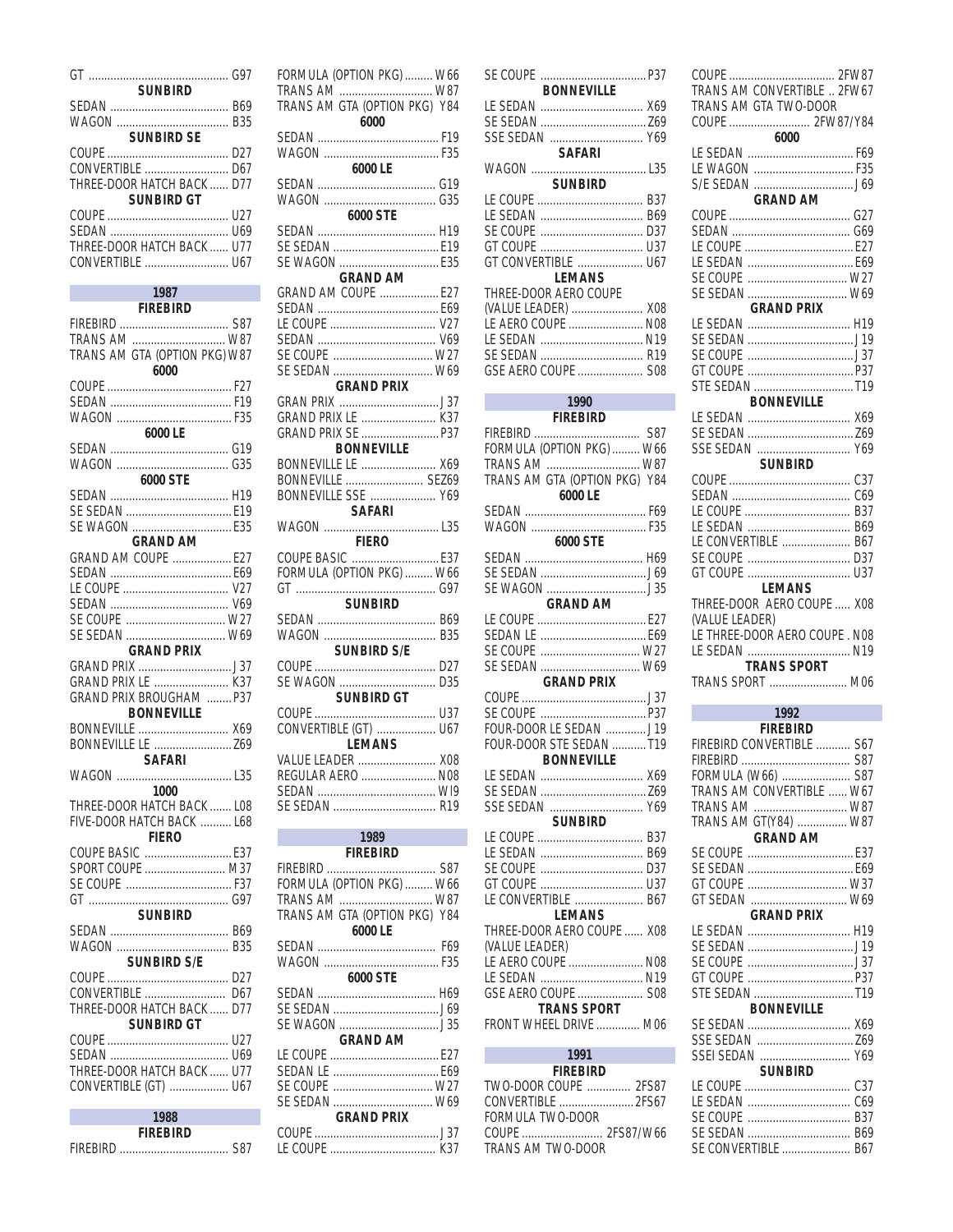| <b>LEMANS</b><br>AERO COUPE (VALUE LEADER). X08<br>SE AERO COUPE  N08<br>SE SEDAN  N19<br><b>TRANS SPORT</b><br>TRANS SPORT SE  M06<br>TRANS SPORT GT (Y92)  M06 |
|------------------------------------------------------------------------------------------------------------------------------------------------------------------|
| 1993                                                                                                                                                             |
| FIREBIRD<br>FIREBIRD TWO-DOOR COUPE S87P<br>FORMULA TWO-DOOR COUPE V87P<br>TRANS AM TWO-DOOR<br>COUPE  V87P/Y83                                                  |
| <b>GRAND AM</b>                                                                                                                                                  |
| SE TWO-DOOR COUPE  E37P<br>SE FOUR-DOOR SEDAN  E69P<br><b>GRAND PRIX</b>                                                                                         |
| LE FOUR-DOOR SEDAN  H19P                                                                                                                                         |
| SE TWO-DOOR COUPE  J37N                                                                                                                                          |
| SE FOUR-DOOR SEDAN  J 19P                                                                                                                                        |
| GT TWO-DOOR COUPE  P37N                                                                                                                                          |
| STE FOUR-DOOR SEDAN  T19P                                                                                                                                        |
| BONNEVILLE                                                                                                                                                       |
| SE FOUR-DOOR SEDAN  X69P                                                                                                                                         |
| SSE FOUR-DOOR SEDAN  Z69P                                                                                                                                        |
| SSEI FOUR-DOOR SEDAN  Y69P                                                                                                                                       |
| SUNBIRD                                                                                                                                                          |
| LE TWO-DOOR COUPE  C37P                                                                                                                                          |
| LE FOUR-DOOR SEDAN  C69P                                                                                                                                         |
| SE TWO-DOOR COUPE  B37P                                                                                                                                          |
| SE FOUR-DOOR SEDAN  B69P                                                                                                                                         |
| SE TWO-DOOR CONVERTIBLE B67P                                                                                                                                     |
| <b>LEMANS</b>                                                                                                                                                    |
| <b>VALUE LEADER</b>                                                                                                                                              |
| THREE-DOOR AERO COUPE  X08P                                                                                                                                      |
| SE THREE-DOOR AERO COUPE N08P                                                                                                                                    |
| SE FOUR-DOOR SEDAN  N19P                                                                                                                                         |
| <b>TRANS SPORT</b>                                                                                                                                               |
| SE MINIVAN  M06P                                                                                                                                                 |
| 1994                                                                                                                                                             |
| <b>FIREBIRD</b>                                                                                                                                                  |
| FIREBIRD TWO-DOOR COUPE S87R                                                                                                                                     |
| FORMULA TWO-DOOR COUPE V87R                                                                                                                                      |
| TRANS AM TWO-DOOR                                                                                                                                                |
| COUPE  V87R/Y82                                                                                                                                                  |
| TRANS AM GT TWO-DOOR                                                                                                                                             |
| COUPE  V87R/Y83                                                                                                                                                  |
| <b>GRAND AM</b>                                                                                                                                                  |

SE TWO-DOOR COUPE ........... E37R SE FOUR-DOOR SEDAN .......... E69R GT TWO-DOOR COUPE .......... W37R GT FOUR-DOOR SEDAN ........ W69R **GRAND PRIX** SE TWO-DOOR COUPE ........... J37R SE FOUR-DOOR SEDAN .......... J19R **BONNEVILLE** SE FOUR-DOOR SEDAN .......... X69R SSE FOUR-DOOR SEDAN ...... Z69R **SUNBIRD** LE TWO-DOOR COUPE ............ B37R LE FOUR-DOOR SEDAN .......... B69R LE TWO-DOOR CONVERTIBLE B67P SE 2-DOOR COUPE .................. L37R **TRANS SPORT** SE MINIVAN .......................... M06R

| GT FOUR-DOOR SE |  |       |  |  |
|-----------------|--|-------|--|--|
|                 |  | FIRFF |  |  |

| $1995$ and $1995$ and $1995$ and $1995$ and $1995$ and $1995$ and $1995$ and $1995$ and $1995$ and $1995$ and $1995$ and $1995$ and $1995$ and $1995$ and $1995$ and $1995$ and $1995$ and $1995$ and $1995$ and $1995$ and |
|-----------------------------------------------------------------------------------------------------------------------------------------------------------------------------------------------------------------------------|
| <b>SUNFIRE</b>                                                                                                                                                                                                              |
| SE TWO-DOOR COUPE  B37                                                                                                                                                                                                      |
| SE FOUR-DOOR SEDAN  B69                                                                                                                                                                                                     |
| SE TWO-DOOR CONV  B67                                                                                                                                                                                                       |
| GT TWO-DOOR COUPE  D37                                                                                                                                                                                                      |
| <b>GRAND AM</b>                                                                                                                                                                                                             |
| SE TWO-DOOR COUPE  E37                                                                                                                                                                                                      |
| SE FOUR-DOOR SEDAN  E69                                                                                                                                                                                                     |
| GT TWO-DOOR COUPE  W37                                                                                                                                                                                                      |
| GT FOUR-DOOR SEDAN  W69                                                                                                                                                                                                     |
| <b>FIREBIRD</b>                                                                                                                                                                                                             |
| FIREBIRD TWO-DOOR COUPE  S87                                                                                                                                                                                                |
| FIREBIRD TWO-DOOR CONV  S67                                                                                                                                                                                                 |
| FORMULA TWO-DOOR COUPE. V87                                                                                                                                                                                                 |
| FORMULA TWO-DOOR CONV  V67                                                                                                                                                                                                  |
| TRANS AM TWO-DOOR                                                                                                                                                                                                           |
|                                                                                                                                                                                                                             |
|                                                                                                                                                                                                                             |
| TRANS AM TWO-DOOR                                                                                                                                                                                                           |
| CONV  V67/Y84                                                                                                                                                                                                               |
| <b>GRAND PRIX</b>                                                                                                                                                                                                           |
| SE TWO-DOOR COUPE  J37                                                                                                                                                                                                      |
| SE FOUR-DOOR SEDAN  J19                                                                                                                                                                                                     |
| BONNEVILLE                                                                                                                                                                                                                  |
| SE FOUR-DOOR SEDAN  X69                                                                                                                                                                                                     |
| SSE FOUR-DOOR SEDAN  Z69                                                                                                                                                                                                    |
| <b>TRANS SPORT</b>                                                                                                                                                                                                          |
| SE MINIVAN  M06                                                                                                                                                                                                             |
|                                                                                                                                                                                                                             |
|                                                                                                                                                                                                                             |
| 1996                                                                                                                                                                                                                        |
| SUNFIRE                                                                                                                                                                                                                     |
| SE TWO-DOOR COUPE  B37V                                                                                                                                                                                                     |
| SE FOUR-DOOR SEDAN  B69                                                                                                                                                                                                     |
| SE TWO-DOOR CONV  B67                                                                                                                                                                                                       |
| GT COUPE  D37                                                                                                                                                                                                               |
| GRAND AM                                                                                                                                                                                                                    |
| SE TWO-DOOR COUPE  E37                                                                                                                                                                                                      |
| SE FOUR-DOOR SEDAN  E69                                                                                                                                                                                                     |
| GT TWO-DOOR COUPE  W37                                                                                                                                                                                                      |
| GT FOUR-DOOR SEDAN  W69                                                                                                                                                                                                     |
| <b>FIREBIRD</b>                                                                                                                                                                                                             |
| FIREBIRD TWO-DOOR COUPE  S87                                                                                                                                                                                                |
|                                                                                                                                                                                                                             |
| FIREBIRD TWO-DOOR CONV  S67                                                                                                                                                                                                 |
|                                                                                                                                                                                                                             |
| FORMULA TWO~DOOR COUPE V87<br>FORMULA TWO-DOOR CONV  V67                                                                                                                                                                    |
| TRANS AM TWO-DOOR                                                                                                                                                                                                           |
|                                                                                                                                                                                                                             |
| TRANS AM TWO-DOOR                                                                                                                                                                                                           |
|                                                                                                                                                                                                                             |
| <b>GRAND PRIX</b>                                                                                                                                                                                                           |
| SE TWO-DOOR COUPE  J37                                                                                                                                                                                                      |
| SE FOUR-DOOR SEDAN  J19                                                                                                                                                                                                     |
| <b>BONNEVILLE</b>                                                                                                                                                                                                           |
| SE FOUR-DOOR SEDAN  X69                                                                                                                                                                                                     |
| SSE FOUR-DOOR SEDAN  Z69                                                                                                                                                                                                    |
| <b>TRANS SPORT</b>                                                                                                                                                                                                          |
| SE MINIVAN  M06                                                                                                                                                                                                             |

F

| GT FOUR-DOOR SEDAN  W69      |                 |
|------------------------------|-----------------|
| <b>FIREBIRD</b>              | SE <sub>F</sub> |
| FIREBIRD TWO-DOOR COUPE  S87 | GT <sub>T</sub> |
| FIREBIRD TWO-DOOR CONV  S67  | GT FI           |
| FORMULA TWO~DOOR COUPE V87   |                 |
| FORMULA TWO-DOOR CONV. V67   | SE <sub>F</sub> |
| TRANS AM TWO-DOOR            | <b>SSE</b>      |
| COUPE  V87/Y82               | <b>SSEI</b>     |
| TRANS AM TWO-DOOR            |                 |
|                              | REGI            |
| <b>GRAND PRIX</b>            | <b>SING</b>     |
| SE TWO-DOOR COUPE  J37       | RFGI            |
| SE FOUR-DOOR SEDAN  J19      | <b>DUA</b>      |
| <b>BONNEVILLE</b>            | <b>EXTE</b>     |
| SE FOUR-DOOR SEDAN  X69      | DUA             |
| SSE FOUR-DOOR SEDAN  Z69     |                 |
| <b>TRANS SPORT</b>           |                 |
| SE MINIVAN  M06              |                 |
|                              | SE T            |
| 1997                         | SE <sub>F</sub> |
| <b>SUNFIRE</b>               | <b>SET</b>      |
| SE TWO-DOOR COUPE  B37V      | <b>GTT</b>      |
| SE FOUR-DOOR SEDAN  B69V     |                 |
| SE TWO-DOOR CONV B67V        | <b>SET</b>      |
| GT TWO-DOOR COUPE<br>D37V    | SE FO           |
| <b>GRAND AM</b>              | <b>GTT</b>      |
| SE TWO-DOOR COUPE  E37V      | GT <sub>F</sub> |
| SE FOUR-DOOR SEDAN  E69V     |                 |
| GT TWO-DOOR COUPE  W37V      | <b>FIREI</b>    |
| GT FOUR-DOOR SEDAN  W69V     | <b>FIREI</b>    |
| <b>FIREBIRD</b>              | <b>FORM</b>     |
|                              |                 |
|                              |                 |

| FIREBIRD TWO-DOOR CONV S67V                              |
|----------------------------------------------------------|
| FORMULA TWO-DOOR COUPEV87V<br>FORMULA TWO-DOOR CONV V67V |
|                                                          |
| TRANS AM TWO-DOOR<br>COUPE  V87V/Y82                     |
| TRANS AM TWO-DOOR                                        |
| CONV  V67V/Y84                                           |
| <b>GRAND PRIX</b>                                        |
| SE FOUR-DOOR SEDAN  J69V                                 |
| GT TWO-DOOR COUPE  P37V                                  |
| GT FOUR-DOOR SEDAN  P69V                                 |
| BONNEVILLE                                               |
| SE FOUR-DOOR SEDAN  J69V                                 |
| SSE FOUR-DOOR SEDAN  Z69V<br><b>TRANS SPORT</b>          |
| REGULAR WHEELBASE                                        |
| SINGLE DOOR  NO6V                                        |
| <b>EXTENDED WHEELBASE</b>                                |
| SINGLE DOOR  M06V                                        |
| EXTENDED WHEELBASE                                       |
| DUAL DOOR  M16V                                          |
| 1998                                                     |
| <b>SUNFIRE</b>                                           |
| SE TWO-DOOR COUPE  B37                                   |
| SE FOUR-DOOR SEDAN  B69                                  |
| SE TWO-DOOR CONV  B67                                    |
| GT TWO DOOR COUPE  D37                                   |
| <b>GRAND AM</b>                                          |
| SE TWO-DOOR COUPE  E37<br>SE FOUR-DOOR SEDAN  E69        |
| GT TWO-DOOR COUPE  W37                                   |
| GT FOUR-DOOR SEDAN  W69                                  |
| <b>FIREBIRD</b>                                          |
|                                                          |
| FIREBIRD TWO-DOOR COUPE  S87                             |
| FIREBIRD TWO-DOOR CONV<br>S67                            |
| FORMULA TRANS AM<br>V87                                  |
| TRANS AM CONV  V67                                       |
| <b>GRAND PRIX</b>                                        |
| SE FOUR-DOOR SEDAN  J69                                  |
| GT TWO-DOOR COUPE  P37                                   |
| GT FOUR-DOOR SEDAN  P69                                  |
| <b>BONNEVILLE</b>                                        |
| SE FOUR-DOOR SEDAN<br>X69                                |
| SSE FOUR-DOOR SEDAN  Z69<br>SSEI FOUR-DOOR SEDAN  Z69    |
| <b>TRANS SPORT</b>                                       |
| REGULAR WHEELBASE                                        |
| SINGLE DOOR  N06                                         |
| REGULAR WHEELBASE                                        |
| DUAL DOOR  N16                                           |
| <b>EXTENDED WHEELBASE</b>                                |
| DUAL DOOR  N16V                                          |
| 1999                                                     |
| Sunfire<br>SE TWO-DOOR COUPE  B37                        |

| <b>SUNFIRE</b>                  |
|---------------------------------|
| <b>B37</b><br>SE TWO-DOOR COUPE |
| SE FOUR-DOOR SEDAN<br>B69       |
| SE TWO-DOOR CONV<br><b>B67</b>  |
| GT TWO-DOOR COUPE<br>D37        |
| <b>GRAND AM</b>                 |
| SE TWO-DOOR COUPE F37           |
| SE FOUR-DOOR SEDAN  E69         |
| GT TWO-DOOR COUPE  W37          |
| GT FOUR-DOOR SEDAN  W69         |
| <b>FIREBIRD</b>                 |
| FIREBIRD TWO-DOOR COUPE  S87    |
| FIREBIRD TWO-DOOR CONV , S67    |
| FORMULA TRANS AM  V87           |

| TRANS AM CONV  V67<br><b>GRAND PRIX</b> |
|-----------------------------------------|
|                                         |
| GT TWO-DOOR COUPE  P37                  |
| GT FOUR-DOOR SEDAN  P69                 |
| <b>BONNEVILLE</b>                       |
| SE FOUR-DOOR SEDAN WAS                  |
| SSE FOUR-DOOR SEDAN  769                |
| SSEI FOUR-DOOR SEDAN  769               |
| <b>TRANS SPORT</b>                      |
| REGULAR WHEELBASE                       |
| SINGLE DOOR  NO6                        |
| REGULAR WHEELBASE                       |
| DUAL DOOR  N16                          |
| <b>EXTENDED WHEELBASE</b>               |
| DUAL DOOR  N16V                         |

| 2000                       |  |
|----------------------------|--|
| SUNFIRE                    |  |
| SE 2-DOOR COUPE  B37       |  |
| SE 4-DOOR SEDAN  B69       |  |
| SE 4-DOOR CONV  B67        |  |
| GT 2-DOOR COUPE  D37       |  |
| <b>GRAND AM</b>            |  |
| SE 2-DOOR COUPE  E37       |  |
| SE 4-DOOR SEDAN  E69       |  |
| SE1 2-DOOR COUPE  F37      |  |
| SE1 4-DOOR SEDAN  F69      |  |
| SE2 2-DOOR COUPE  G37      |  |
| SE2 4-DOOR SEDAN  G69      |  |
| GT 2-DOOR COUPE  W37       |  |
| GT 4-DOOR SEDAN  W69       |  |
| GT1 2-DOOR COUPE  V37      |  |
| GT1 4-DOOR SEDAN  V69      |  |
| <b>FIREBIRD</b>            |  |
| FIREBIRD 2-DOOR COUPE  S87 |  |
| FIREBIRD 2-DOOR CONV  S67  |  |
| FORMULA (W66)  V87         |  |
| FORMULA TRANS AM  V87      |  |
| TRANS AM CONV  V67         |  |
| <b>GRAND PRIX</b>          |  |
| SE 4-DOOR SEDAN  J69       |  |
| GT 2-DOOR COUPE  P37       |  |
| GT 4-DOOR SEDAN  P69       |  |
| GTP 2-DOOR  R37            |  |
| GTP 4-DOOR  R69            |  |
| <b>BONNEVILLE</b>          |  |
| SE 4-DOOR SEDAN  X69       |  |
| SLE 4-DOOR SEDAN  Y69      |  |
| SSEI 4-DOOR SEDAN  Z69     |  |
| <b>MONTANA</b>             |  |
| REGULAR WHEELBASE  N16     |  |
| REGULAR WHEELBASE  V16     |  |
| EXTENDED WHEELBASE  M16    |  |
|                            |  |
| 2001                       |  |

| 2001                  |  |
|-----------------------|--|
| <b>SUNFIRE</b>        |  |
| SE 2-DOOR COUPE  B37  |  |
| SE 4-DOOR SEDAN  B69  |  |
| GT 2-DOOR COUPE  D37  |  |
| <b>GRAND AM</b>       |  |
|                       |  |
|                       |  |
|                       |  |
| SE1 4-DOOR SEDAN  F69 |  |
| GT 2-DOOR COUPE  W37  |  |
| GT 4-DOOR SEDAN  W69  |  |
| GT1 2-DOOR COUPE  V37 |  |
|                       |  |
|                       |  |